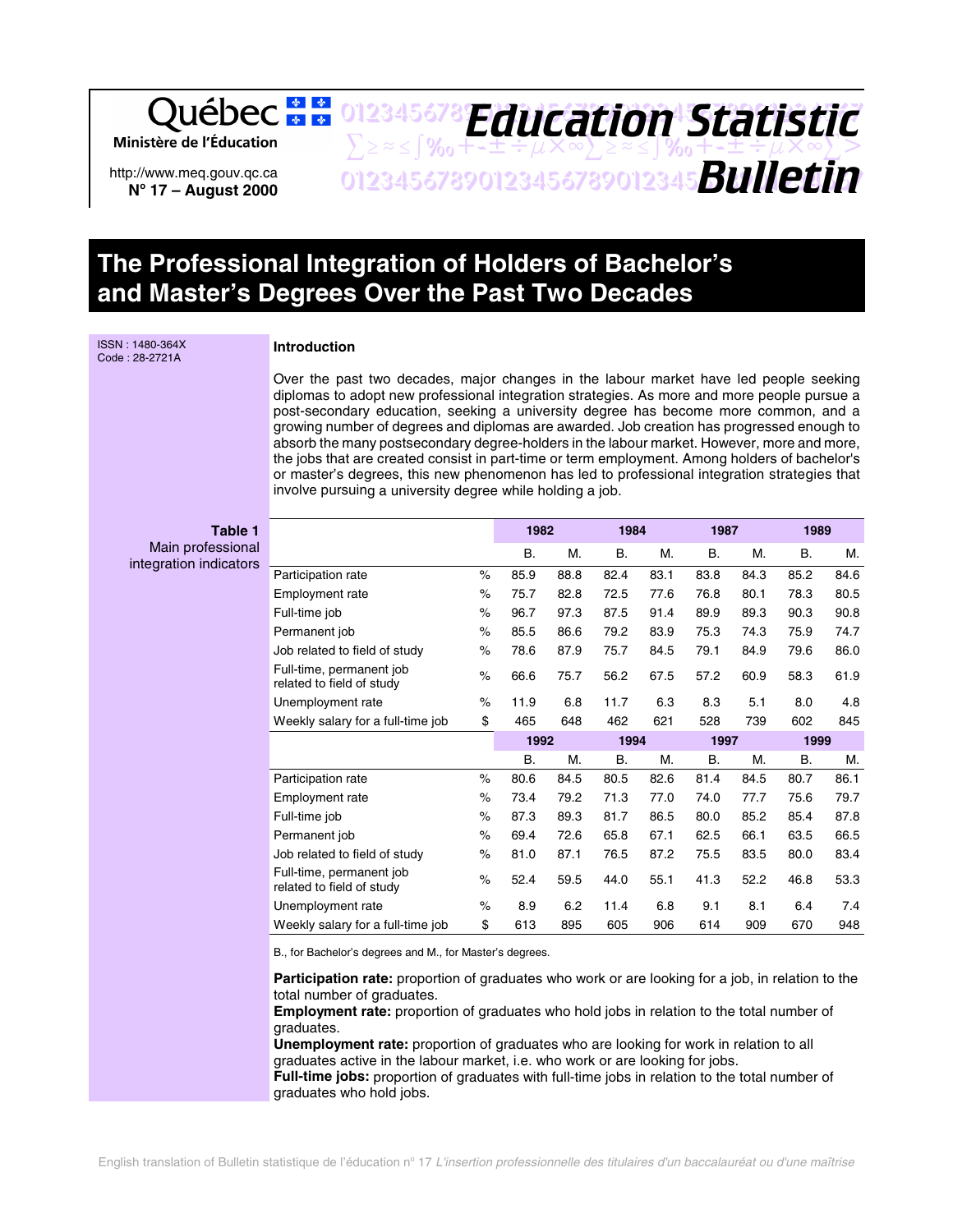**Permanent jobs:** proportion of graduates with permanent jobs in relation to the total number of graduates who hold jobs.

**Jobs related to field of study:** proportion of graduates with jobs related to their respective fields of study in relation to the total number of graduates with jobs.

**Full-time, permanent jobs, related to field of study:** proportion of graduates with full-time, permanent jobs that are related to their fields of study, in relation to the total number of those holding jobs.

#### **The Effect of Economic Cycles on Unemployment Rates**

Trends in professional integration for holders of bachelor's or master's degrees over the past two decades have been marked by various economic cycles. Thus, if we take the unemployment rate as the indicator of professional integration, we can clearly discern two successive cycles of recession and recovery. The first cycle took place early in the 1980s: at the beginning of the cycle, the unemployment rate among holders of bachelor's degrees reached close to 12%, and by the end, in 1989, it fell back to 8%. A second cycle occurred during the 1990s: in 1994, the unemployment rate rose to 11.4% before falling as low as 6.4% in 1999. In fact, this was the lowest unemployment figure in the two last decades, and the most recent analogous situation dates from 25 years ago.

During the first economic cycle, in the 1980s, trends in unemployment among holders of master's degrees were identitical to those among holders of bachelor's degrees. Thus, the rate of unemployment in both groups was at its highest point at the beginning and towards the middle of the decade: at 6.8% in 1982 and 6.3% in 1984, it then fell to 4.8% at the end of the decade, in 1989. However, the evolution of the unemployment rate over the following decade shows that holders of master's degrees were more affected by the economic slowdown than holders of bachelor's degrees: their unemployment rate registered the impact of the economic slowdown a little earlier and their unemployment rate reached its high point of the two decades in 1997, at slightly over 8%. At 7.4%, their unemployment rate in 1999 was not as low as their lowest rate in the previous decade, which was 4.8% in 1989. Moreover, 1999 marked the first time that the unemployment rate of holders of master's degrees was higher than that of holders of bachelor's degrees; in the past it had usually been at least 3 percentage points lower.

However, if we take into account the supply of people with bachelor's degrees (which grew from a little over 20 000 at the beginning of the '80s to close to 30 000 at the end of the '90s), their 6.4% unemployment rate in 1999 is indicative of the performance of North American economies in relation to other economies with regard to job creation. With respect to the greater difficulty the economy apparently had in absorbing holders of master's degrees, it should be stressed that the growth in the supply of master's-level job candidates was even higher than that of bachelor's-level candidates and that the number of new holders of master's degrees rose from 3,000 per year at the beginning of the 1980s to approximately 6,500 per year at the end of the 1990s.

| Table 2                                                                  |           | 1982           | 1984      |                | 1987      |                | 1989      |                |
|--------------------------------------------------------------------------|-----------|----------------|-----------|----------------|-----------|----------------|-----------|----------------|
| Unemployment rate of<br>holders of bachelor's<br>degrees by age category | $20 - 24$ | 25 and<br>over | 20-24     | 25 and<br>over | $20 - 24$ | 25 and<br>over | $20 - 24$ | 25 and<br>over |
| $(\%)$                                                                   | 12.6      | 11.7           | 10.7      | 12.1           | 8.0       | 8.4            | 7.9       | 8.1            |
|                                                                          |           | 1992           |           | 1994           |           | 1997           |           | 1999           |
|                                                                          | $20 - 24$ | 25 and<br>over | $20 - 24$ | 25 and<br>over | 20-24     | 25 and<br>over | 20-24     | 25 and<br>over |
|                                                                          | 8.1       | 9.4            | 10.4      | 12             | 8.3       | 9.5            | 5.1       | 7.2            |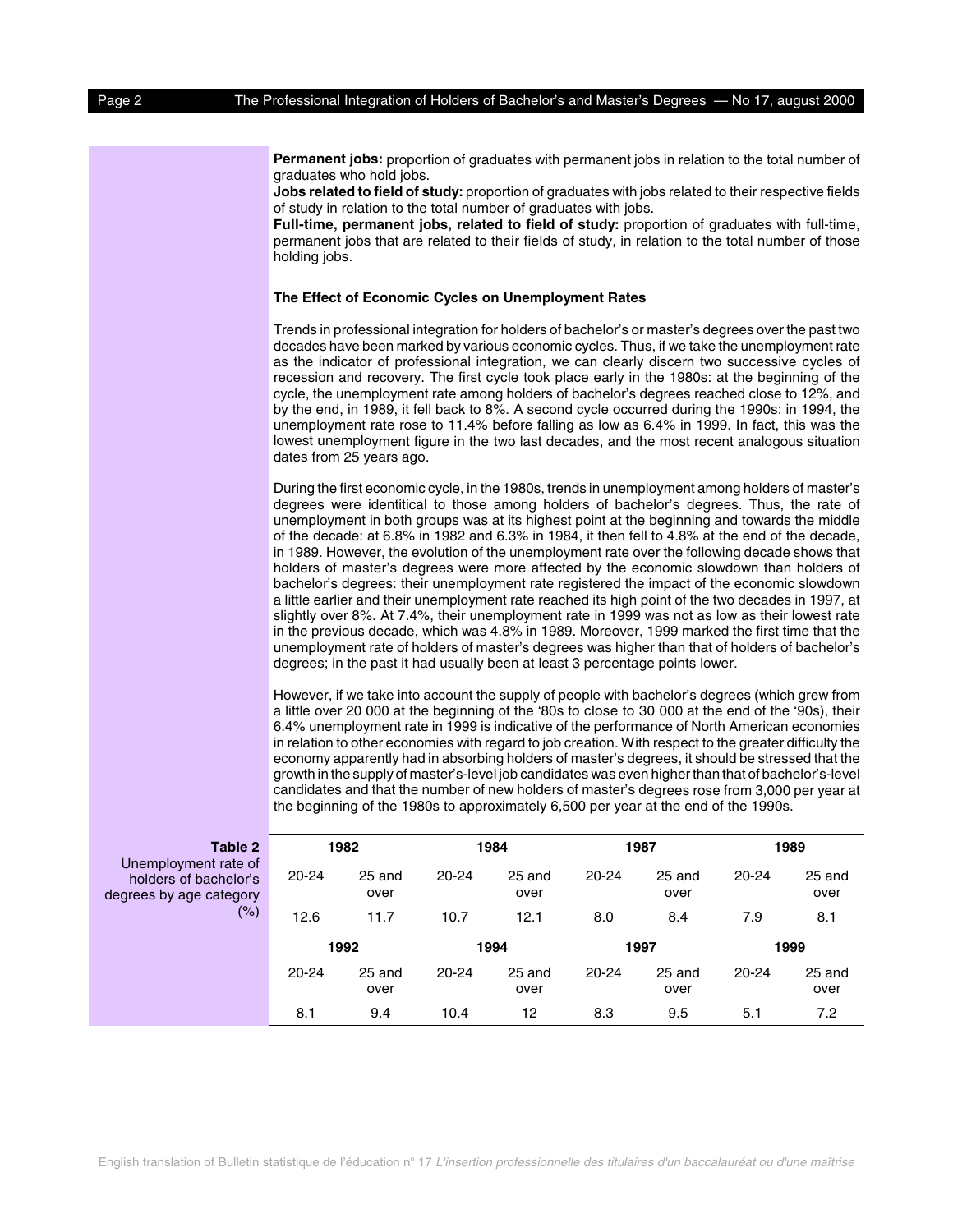The gap in unemployment rates between bachelor's degree holders aged 20-24 and those aged 25 and over has changed during the past two decades. Whereas in 1982, the rate was 0.9 percentage points higher among younger graduates, by 1999, it was 2.1 percentage points higher among older graduates. The situation began to favour those under age 25 at the time of the recession in the 1980s, but rates were once again almost equal at the time of the economic recovery that followed. The gap in favour of the younger group reappeared during the recession of the '90s and tended to widen towards the end of the decade. In sum, the evolution of unemployment rates over the past two decades reflects changes in the nature of employment over the same period, which have seen an increase in the number of part-time and short-term jobs, the sort that young people are more likely to take.

#### **Changes in Professional Integration Models**

Although the pressure created by the growth in the number of holders of bachelor's or master's degrees was partly absorbed by the performance of the economy, it led recent graduates to adopt new professional integration strategies that modified existing models. Thus, the participation of holders of bachelor's degrees in the labour market dropped after they obtained their degrees, as more of them opted to continue their studies in order to increase their chances of getting jobs. Whereas 10% of people with bachelor's degrees pursued their studies beyond their undergraduate degree early in the 1980s, this proportion rose above 13% by the middle of the decade, reaching close to 17% at the beginning of the 1990s, before falling to a little over 16% in 1999. The proportion of holders of master's degrees who continued their studies after earning their degree, which was under 9% at the beginning of the 1980s, increased to approximately 15% by the middle of the following decade, and subsequently decreased to 12% in 1999. Holders of master's and bachelor's degrees alike apparently delayed their professional integration and continued their education in order to improve their chances of success.

Whereas some holders of bachelor's degrees continued their education in order to increase their chances of getting jobs, others decided to continue their schooling while working. Indeed, the proportion of holders of bachelor's degrees who combined integration into the labour market with further schooling was at least 20% throughout the period from 1980 to 2000. Early in the 1980s, it was approximately 23%, and it reached nearly 25% at the beginning of the next decade, before falling to a little over 20% at the end of the 1990s. The proportion of holders of master's degrees pursuing their studies while holding a job reached a maximum of 22% at the beginning of the 1980s. It subsequently fell to approximately 13% at the end of the decade, rising to close to 17% at the beginning of the 1990s and finally falling to close to 10% in 1999. Both this professional integration strategy, which consists in entering the labour market immediately, while pursuing one's schooling, and the other strategy, which gives priority to pursuing further studies, and defers integration into the labour market, may also be seen as a means of attenuating the negative effects on employment of the recessions and the greater proportion of job seekers holding bachelor's or master's degrees during this period. It is the influence of these factors on professional integration that leads us to speak of a transformation of professional integration models over the past few years, from integration immediately after the awarding of a degree to integration by progressive stages.

#### **Changes in the Labour market**

The influx of job seekers, combined with the recessions that took place in the 1980s and 1990s, provoked relatively major changes in the labour market among university graduates with bachelor's and master's degrees. The proportion of bachelor's degree holders who were working full time fell from 96.7% in 1982 to only 80% in 1997, although it increased to 85.4% in 1999, under the impetus of the economic recovery. The pace of the general decline varied with the economic cycles; the proportion working full time fell during recessions and grew in times of economic recovery, without, however, returning to the levels that prevailed before the decline began. A comparable decline of about 10 percentage points occurred among the holders of master's degrees, with the proportion of full-time workers falling from 97.3% in 1982 to 87.8% in 1999, reaching a minimum of 85.2% in 1997. Another consequence of the transformation of the labour market that was attributable to the influx of graduates and the effects on jobs of the two recessions was a substantial decrease in long-term employment, or, in other words, permanent jobs. The proportion of holders of bachelor's degrees with permanent jobs fell from 85.5% in 1982 to only 63.5% in 1999, despite an increase of one percentage point in 1999 (the larger of two increases in the past two decades; the other, between 1987 and 1989, was by only 0.6%). There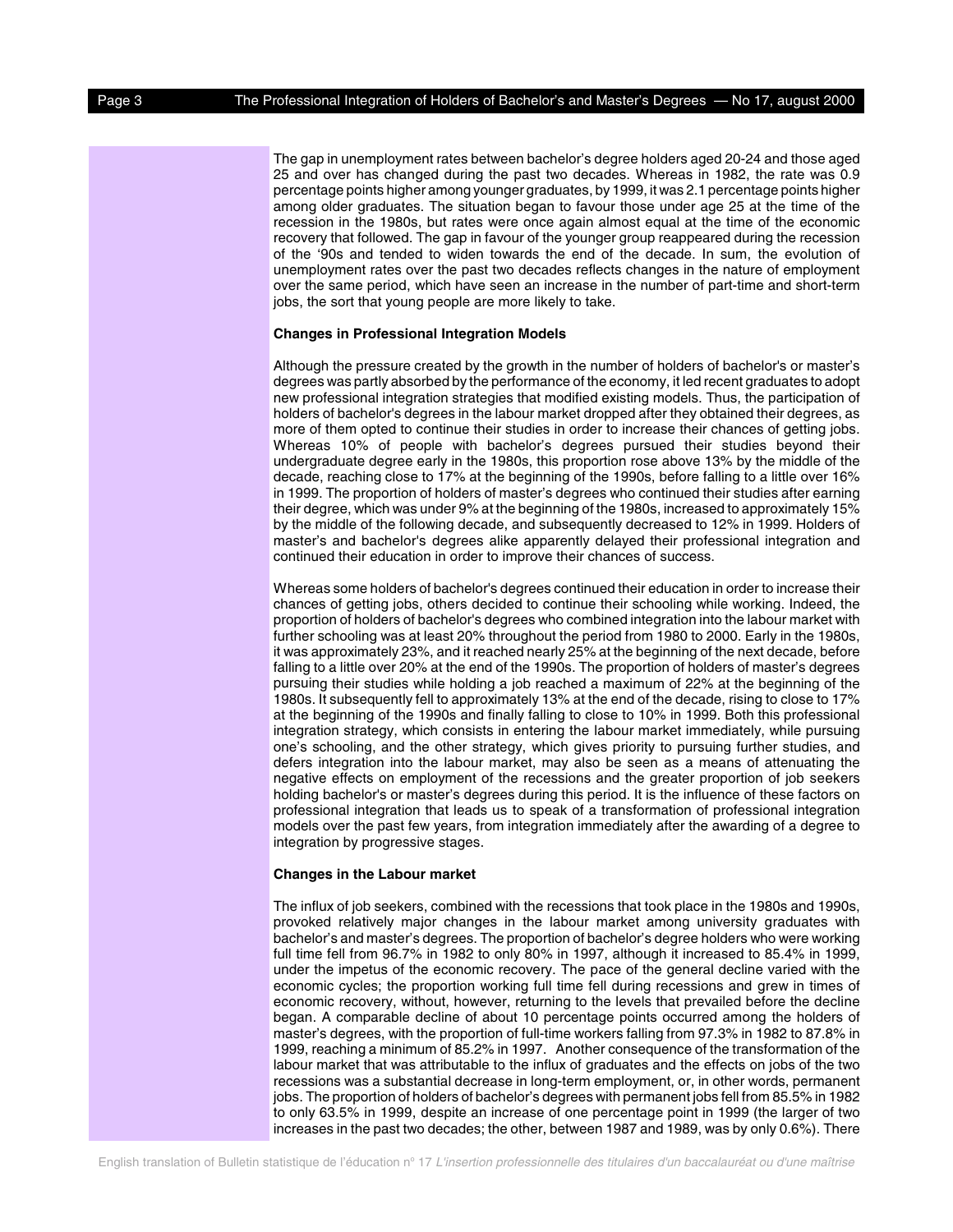was a similar decrease in the proportion of holders of master's degrees with permanent jobs, which fell from 86.6% in 1982 to 66.5% in 1999, after a slight increase of 0.4% from 1997 to 1999 (which was identical to the increase between 1987 and 1989).

However, these changes hardly altered the relationship between jobs and graduates' fields of study, which remained relatively close throughout the two decades from 1980 to 2000. For example, the proportion of holders of bachelor's degrees who thought that their job was very closely or quite closely related to their field of study ranged from 75.5% to 81.0% during this period. Among the holders of master's degrees, this proportion ranged from 83.4% to 87.9%.

Lastly, three employment criteria (full-time, permanent, and related to fields of study) enable us to measure the extent of graduates' professional integration. It is logical to view professional integration as a progressive process and to consider it a success when all three conditions are met. For longer-term observation, it would doubtless be less appropriate to take into account the relationship between fields of study and jobs, but in the shorter term, it is reasonable to believe that people seek jobs for which their studies prepare them. Keeping these three criteria in mind, we may therefore,conclude that the professional integration process among holders of bachelor's and master's degrees has changed greatly in the past two decades and that it required more time at the end of the period. For example, despite a notable increase of 5.5 percentage points in 1999, only 46.8% of holders of bachelor's degrees had jobs that were full-time, permanent and related to their field of study, compared with 66.6% in 1982. The proportion of holders of master's degrees whose jobs met these criteria fell from 75.7% in 1982 to 53.3% in 1999, despite a slight increase of 1.1% in 1999, approximately the same increase as in 1987-1989.

In addition to taking longer to integrate into the labour market, graduates did not necessarily integrate into the same sectors in 1999 as in 1982. The most obvious change in this regard took place in education and related fields. Whereas at the beginning of the 1980s this sector represented close to 30% of all jobs for holders of bachelor's degrees, it accounted for only about 15% at the end of the decade, although the proportion rose gradually to approximately 20% over the following decade. Among holders of master's degrees the change was even more substantial; teaching and other education-related activities fell from approximately 40% of their employment at the beginning of the 1980s to nearly 20% at the end of the 1990s.

Similarly, the proportion of private-sector jobs to jobs overall has changed over the past two decades. The proportion of private-sector jobs among holders of bachelor's degrees, which was a little more than 48% at the beginning of the 1980s, grew to slightly over 61% in 1997 before falling to nearly 56% in 1999. The proportion of private-sector jobs mong holders of master's degrees increased even more substantially, growing from 36.5% in 1982 to 51% in 1999.

|  |  | Table 3 |  |
|--|--|---------|--|
|--|--|---------|--|

Labour market sector of bachelor's or master's degree holders approximately two years after obtaining their degrees (%)

|                                           | 1982      |      | 1984      |      | 1987      |      | 1989      |         |  |
|-------------------------------------------|-----------|------|-----------|------|-----------|------|-----------|---------|--|
|                                           | <b>B.</b> | М.   | <b>B.</b> | М.   | <b>B.</b> | М.   | <b>B.</b> | М.      |  |
| Management and business<br>administration | 19.6      | 26.2 | 18.2      | 24.4 | 22.3      | 27.3 | 23.5      | 27.7    |  |
| Science and engineering                   | 15.2      | 17.1 | 12.9      | 14.6 | 18.2      | 17.7 | 18.6      | 17.6    |  |
| Humanities and social sciences            | 11.7      | 14.6 | 9.4       | 16.3 | 10.7      | 20.7 | 11.2      | 19.4    |  |
| Teaching                                  | 27.4      | 34.3 | 24.1      | 29.6 | 15.5      | 20.0 | 14.0      | 18.2    |  |
| <b>Health sciences</b>                    | 9.9       | 1.9  | 12.0      | 4.7  | 9.9       | 4.0  | 11.0      | 5.3     |  |
| Arts and literature                       | 2.9       | 2.8  | 3.3       | 2.9  | 4.3       | 3.0  | 3.9       | 3.8     |  |
| Administrative and office work            | 5.4       | 0.7  | 8.2       | 1.8  | 4.2       | 0.7  | 4.8       | 0.6     |  |
| Sales and representation                  | 5.1       | 1.3  | 7.6       | 4.2  | 6.0       | 1.3  | 5.1       | 1.2     |  |
| Other                                     | 2.8       | 1.1  | 4.3       | 1.5  | 8.9       | 5.3  | 7.9       | 6.2     |  |
| Total                                     | 100       | 100  | 100       | 100  | 100       | 100  | 100       | 100     |  |
|                                           |           |      |           |      |           |      |           | (Cont.) |  |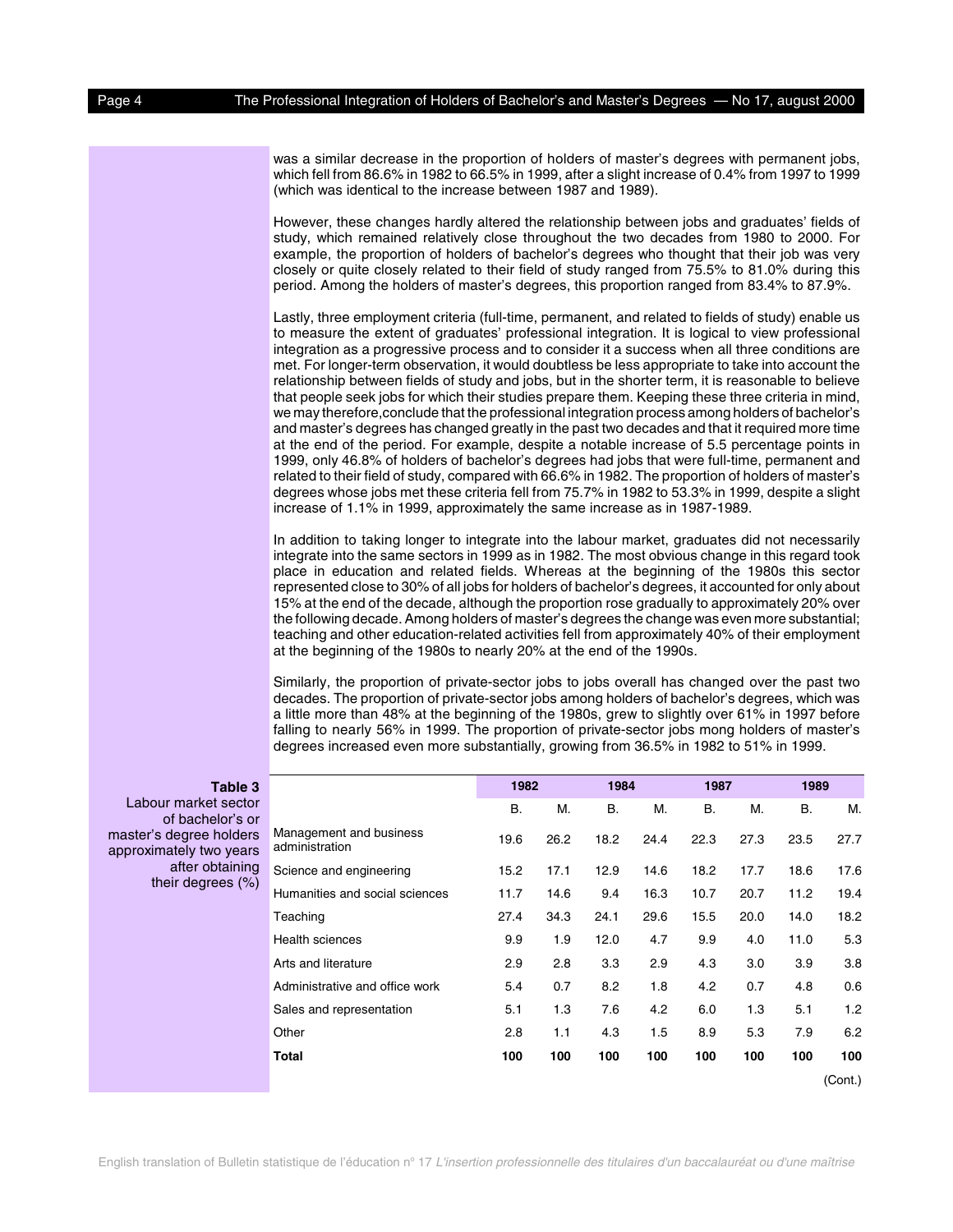**Table 3** (Cont.) Labour market sector of bachelor's or master's degree holders approximately two years after obtaining their degrees (%)

|                                           | 1992      |      | 1994 |      | 1997 |      | 1999 |      |
|-------------------------------------------|-----------|------|------|------|------|------|------|------|
|                                           | <b>B.</b> | М.   | В.   | М.   | В.   | М.   | В.   | М.   |
| Management and business<br>administration | 18.5      | 23.9 | 15.9 | 20.3 | 15.6 | 21.6 | 16.5 | 22.7 |
| Science and engineering                   | 17.7      | 20.0 | 14.4 | 21.2 | 16.1 | 22.4 | 16.8 | 21.9 |
| Humanities and social sciences            | 10.9      | 20.4 | 10.7 | 22.0 | 9.0  | 18.5 | 9.8  | 20.9 |
| Teaching                                  | 17.9      | 17.7 | 19.7 | 18.3 | 19.0 | 15.1 | 19.9 | 13.6 |
| <b>Health sciences</b>                    | 11.8      | 6.2  | 11.7 | 6.2  | 11.4 | 8.7  | 12.3 | 5.9  |
| Arts and literature                       | 3.1       | 3.7  | 3.2  | 3.2  | 3.1  | 3.2  | 3.8  | 4.2  |
| Administrative and office work            | 6.3       | 1.2  | 8.9  | 1.3  | 8.0  | 1.7  | 6.1  | 1.8  |
| Sales and representation                  | $5.5\,$   | 1.9  | 6.4  | 2.2  | 5.4  | 1.8  | 4.8  | 1.9  |
| Other                                     | 8.3       | 5.0  | 9.1  | 5.3  | 12.4 | 7.0  | 10.0 | 7.1  |
| Total                                     | 100       | 100  | 100  | 100  | 100  | 100  | 100  | 100  |

It is also possible to observe the effects of economic cycles on jobs held by graduates. Thus, the proportion of jobs in the field of management and business administration, public and private sectors combined, was greater at the high points of the recovery cycles. For example, among the holders of bachelor's degrees, jobs associated with these sectors fell from a peak of 23.5% in 1989 to a low of 15.6% in 1997, after which they rose to 16.5% in 1999. However, the recovery during the '90s was slower than that of the '80s, since it only began in 1997, and the peak it reached in 1999 was 7 percentage points lower than that reached in 1989, which indicates that there were fewer jobs in this sector than during the preceding cycle. The same pattern may be seen in professions in the humanities and social sciences, where the relative proportion of jobs reached a peak of 11.2% in 1989 and lows of 9.4% in 1984 and 9% in 1997; the peak reached in 1999 was 1.9 percentage points lower than that of 1982 and 1.4 percentage points lower than the peak in 1989. Similarly, employment in the sciences and engineering reached a peak of 18.6% in 1989 as well as lows of 12.9% in 1984 and 14.4% in 1994, and the peak reached in 1999 was still 1.8 percentage points lower than the peak in the previous decade. However, in the case of science and engineering, the recovery was evident by 1994 rather than in 1997, as was the case for the preceding sectors.

Employment cycles in the teaching profession ran counter to those observed in management and business administration, science and engineering or humanities and social sciences. In this field, the relative proportion of overall employment reached a low point of 14% in 1989, when the proportion in other professions was at its maximum. However, as with these other professions, the maximum level reached in teaching jobs in 1999 was still lower than that of the previous decade, which was 27.4% in 1982. Also contrary to the trend that prevailed in other fields, the relative proportion of jobs in sales and representation and in administrative and office jobs increased during periods of recession. Professions in the health sector escaped cyclical trends, and their relative proportion of overall employment ranged between approximately 10% and 12%. Lastly, we observe that the proportion of "other" occupations, namely professions in personal services and manual labour has shown an upward trend throughout the past two decades, growing from 2.8% in 1982 to 12.4% in 1997 before falling to 10% in 1999. The growth trends in these jobs may be symptomatic of growing difficulties in professional integration over the two past decades, difficulties that force graduates to seek other or further training and to hold on to these kinds of jobs until they can move on to better things.

While it is also possible to discern the effects of the recessions on the distribution of jobs among the holders of master's degrees, two other shifts partially obscure their impact on this group. Thus, although some decline is observable in management and business administration, as in engineering, in 1984, there was none in 1994 and 1997. This change was undoubtedly related to the fact that the people displaced by the strong decline in teaching jobs (from 34.3% in 1982 to only 13.6% in 1999) were obliged to take jobs in other sectors, which meant that holders of master's degrees competed with holders of bachelor's degrees, who were sometimes forced to give up their positions. Nevertheless, the decline in employment in teaching has driven unemployment up among holders of master's degrees; the unemployment figure for this group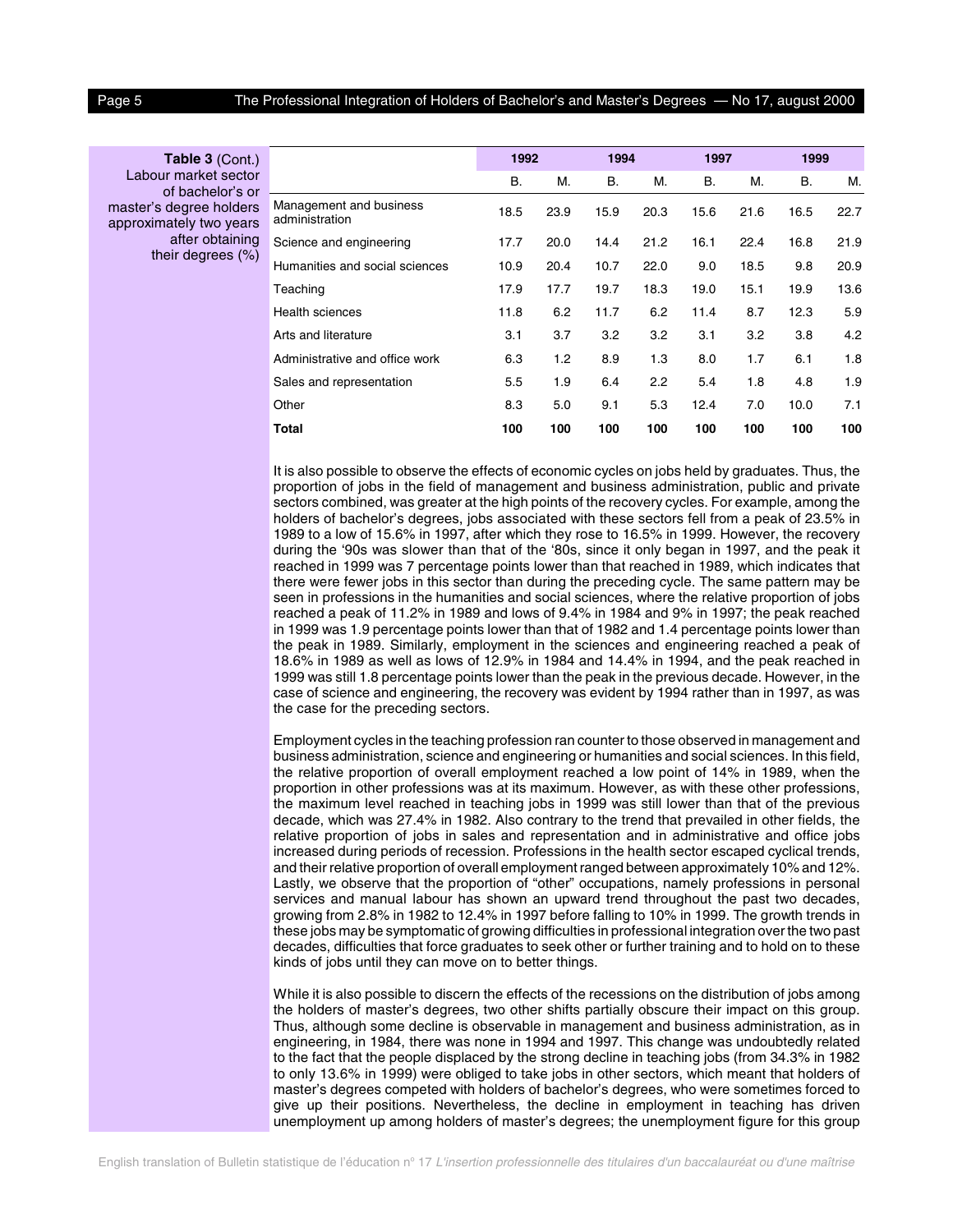is now higher than that for holders of bachelor's degrees. Lastly, there was an increase in "other" jobs (jobs that allow people to continue their studies until they can move on to better things) from 1.1% in 1982 to 7.1% in 1999.

To understand the transformations taking place in professional integration models, we analyzed patterns in the labour market experience of holders of bachelor's or master's degrees both before they enrolled in their programs of study and during their studies. This analysis enabled us to identify the main strategies used by this group to integrate into the labour market. The first strategy was to attend school full-time without working at the same time; the second was to integrate progressively into the labour market by taking jobs that had no connection with the degree earned while continuing their university education, and the third strategy was to integrate immediately into the labour market without continuing their education. The first of these strategies underlies the rise in the proportion of those pursuing their education and the concomitant decline in their labour force participation rates in the past two decades, while the second strategy explains the increasing proportion of graduates who are continuing their schooling.

> Have a full-time

Have a part-time

Are seeking

Are in

Not in labour

## **Table 4**

Situation in 1999 of holders of bachel or master's degre two years after earn their degrees, according their labour ma experience bef and during their studi

| or's<br>ees                              |                                                                                                                                                                                                                            | טוווווווט<br>job |                     | part time<br>job |     | employme<br>nt |     |                    | school   | iuw<br>market |     |
|------------------------------------------|----------------------------------------------------------------------------------------------------------------------------------------------------------------------------------------------------------------------------|------------------|---------------------|------------------|-----|----------------|-----|--------------------|----------|---------------|-----|
| ning                                     |                                                                                                                                                                                                                            | В.               | М.                  | В.               | М.  | В.             | М.  | В.                 | М.       | В.            | М.  |
| g to<br>rket<br>fore<br>ies <sup>a</sup> | 1. Had a job that was both full-time and<br>related to their field of study before enrolling<br>in their program and a job that was full-time 85.5 83.8<br>or related to their program or both, during<br>their schooling. |                  |                     | 8.2              | 7.2 | 2.2            | 3.1 | 1.2                | 4.4      | 2.9           | 1.4 |
|                                          | 2. Had a job that was both full-time and<br>related to their field of study before enrolling<br>in their program and a part-time job not 72.3 73.1<br>related to their program or did not work<br>during their schooling.  |                  |                     | 8.9              | 6.1 | 11.5           | 8.2 |                    | 5.1 10.7 | 2.2           | 1.8 |
|                                          | 3. Had a full-time job not related to their<br>program before enrolling in their program and<br>a full-time job not related to their field of<br>study during their schooling.                                             |                  | 77.1 85.0           | 9.9              | 6.0 | 3.7            | 3.8 | 5.7                | 3.9      | 3.6           | 1.3 |
|                                          | 4. Had a full-time job not related to their field<br>of study before enrolling in their program and<br>a part-time job not related to their field of<br>study or did not work during their schooling.                      |                  | 59.0 54.0 12.7 12.4 |                  |     |                |     | 8.9 17.7 14.8 12.6 |          | 4.6           | 3.2 |
|                                          | 5. Had a full-time job not related to their field<br>of study before enrolling in their program and<br>a job (full-time or not) related to their field of<br>study during their schooling.                                 |                  | 73.2 78.1 12.2 11.2 |                  |     | 2.6            | 4.2 | 9.9                | 6.1      | 2.1           | 0.4 |
|                                          | 6. Did not have a full-time job before<br>enrolling in their program but had a part-time<br>job related to their field of study during their<br>schooling.                                                                 |                  | 65.8 59.3 14.9 12.8 |                  |     | 2.6            |     | 5.2 14.7 19.9      |          | 2.0           | 2.7 |
|                                          | 7. Did not have a full-time job before<br>enrolling in their program but had a full-time<br>job not related to their field of study during<br>their schooling.                                                             |                  | 79.2 87.9           | 6.0              | 6.1 | 5.7            | 1.3 | 7.9                | 3.5      | 1.2           | 1.1 |
|                                          | 8. Did not have a full-time job before<br>enrolling in their program or a job during their 59.1 60.5<br>schooling.                                                                                                         |                  |                     | 8.8              | 8.5 | 6.6            |     | 9.3 21.9 18.6      |          | 3.5           | 3.1 |
|                                          | 9. Did not have a full-time job before<br>enrolling in their program, but had a part-time<br>job not related to their program during their<br>schooling.                                                                   |                  | 61.6 55.8 12.7 18.1 |                  |     | 4.4            |     | 6.5 19.7 17.1      |          | 1.6           | 2.5 |

a. A full-time job held before enrolling in a university program is a job that lasted 6 months or more.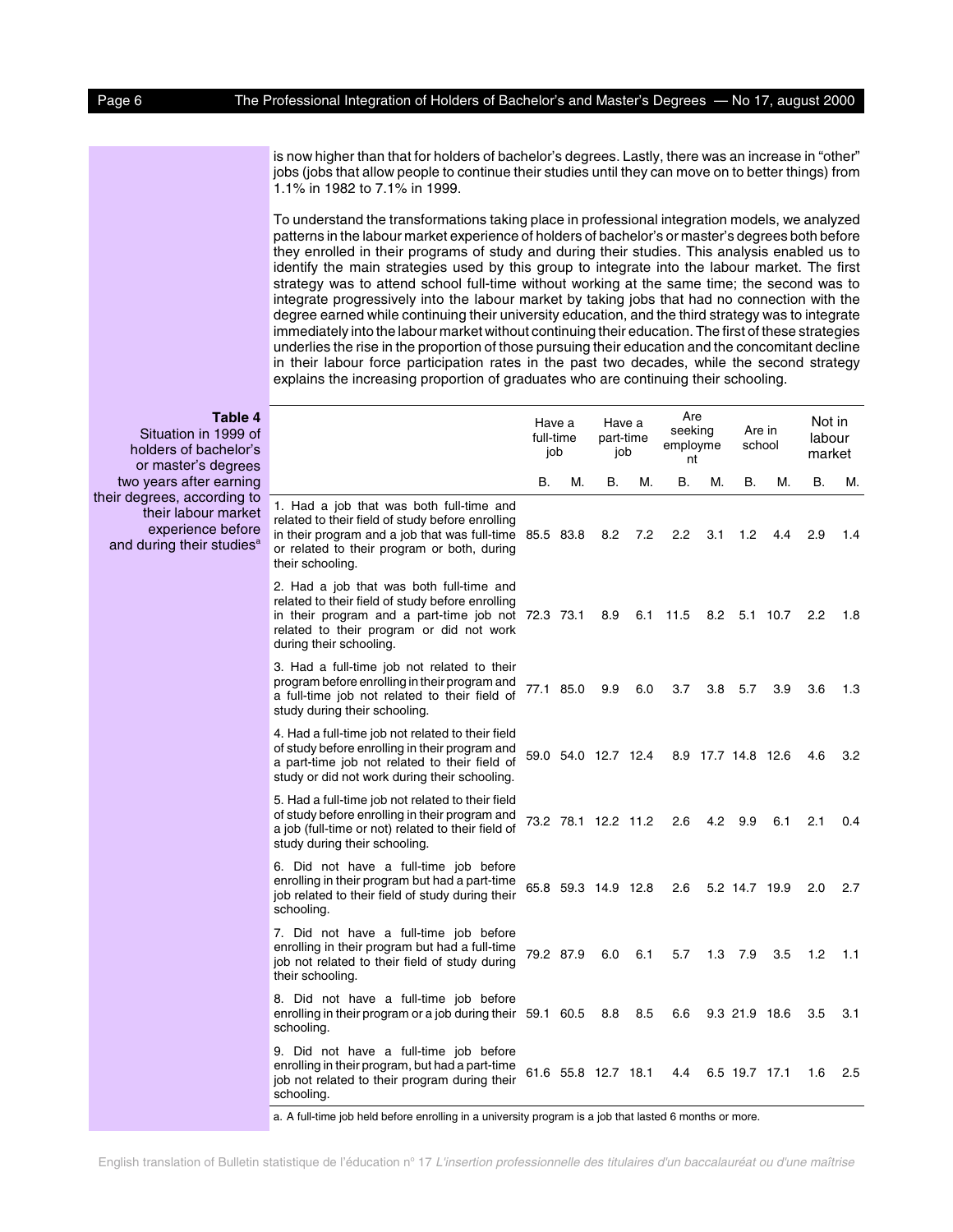The table above, describing professional integration strategies among holders of bachelor's or master's degrees based on their labour market experiences, provides a clear illustration of the three main professional integration strategies mentioned in the previous paragraph. Thus, labour market experience models 1, 2 and 3 may be associated with a strategy of labour market integration immediately after earning the bachelor's degree. These models correspond to people who had already begun a career in their chosen profession before undertaking their schooling and who often maintained ties with the labour market during their studies, ties that were sometimes directly connected to their field of study (model 1). Two years after receiving their degrees, participation rates among these graduates were 90% and fewer than 6% went on to further schooling. Models 5 and 7 may be associated with the same professional integration strategy, since two years after earning a degree, these graduates had participation rates of at least 88% and no more than 10% of them went on to further schooling. Together, the 5 models we have discussed apply to approximately 19% of all holders of bachelor's degrees.

The professional integration strategy of holders of bachelor's degrees in labour market experience models 8 or 9 appears to focus more on the continuation of schooling. Approximately two years after receiving their degree, only 75% to 78% were still active in the labour market. These two models included a little over 62% of the holders of bachelor's degrees. Holders of bachelor's degrees who fit models 4 or 6—approximately 19% of holders of undergraduate degrees overall—were in an intermediate situation in relation to the two preceding groups with regard to their participation rates and may be associated with a professional integration strategy that involves going to school and holding a job at the same time. Thus, two years after receiving their degree, the participation rate in these categories ranged between slightly more than 80% and slightly more than 83%.

The same models apply with regard to the professional integration strategies of holders of master's degrees, with the exception of those corresponding to model 6, who were more inclined to continue their schooling than to hold a job while attending school. If we add those who fit this model to those who fit models 8 or 9, the proportion of master's degree holders who focused on continuing their schooling reaches almost 45%. Slightly over 48% of the holders of master's degrees had a professional integration strategy involving immediate integration into the labour market whereas just over 7% opted for a strategy that combined schooling with employment. Thus, the holders of master's degrees generally chose to join the labour market immediately or to continue their schooling, probably to earn a doctorate.

If we compare the data from 1999 with those from 1997, we see that economic recovery and job creation were conducive to the professional integration of holders of bachelor's degrees who opted to integrate immediately into the labour market (professional integration models 1, 2, 3, 5 and 7). Indeed, there were more active participants in the labour market in 1999 than in 1997, generally because a larger proportion of them worked full-time and fewer continued their schooling than in 1997. The same proportion of graduates combined schooling with jobs (professional integration models 4 and 6) in 1999 as in 1997. However, these persons held more full-time jobs, worked less in part-time jobs and were unemployed less often than in 1997. The same applied for holders of bachelor's degrees who focused on continuing their schooling. In 1999, the proportion that pursued their education was very close to that in 1997, and they could also count on more full-time work and more opportunities to find jobs.

Observations concerning the proportion of full-time jobs and unemployment rates among holders of master's degrees and bachelor's degrees also apply to holders of master's degrees, with some subtle but noteworthy differences. On the whole, growth in the number of full-time jobs was not quite as strong among holders of master's degrees, while decreases in part-time employment and, especially, in unemployment, were less pronounced among this group than among holders of bachelor's degrees. Contrary to expectations, there was a deterioration of hiring conditions for holders of master's degrees who cut off ties to the labour market to continue their schooling (professional integration model 4). The members of this group found fewer full-time jobs and their unemployment rate was higher in 1999.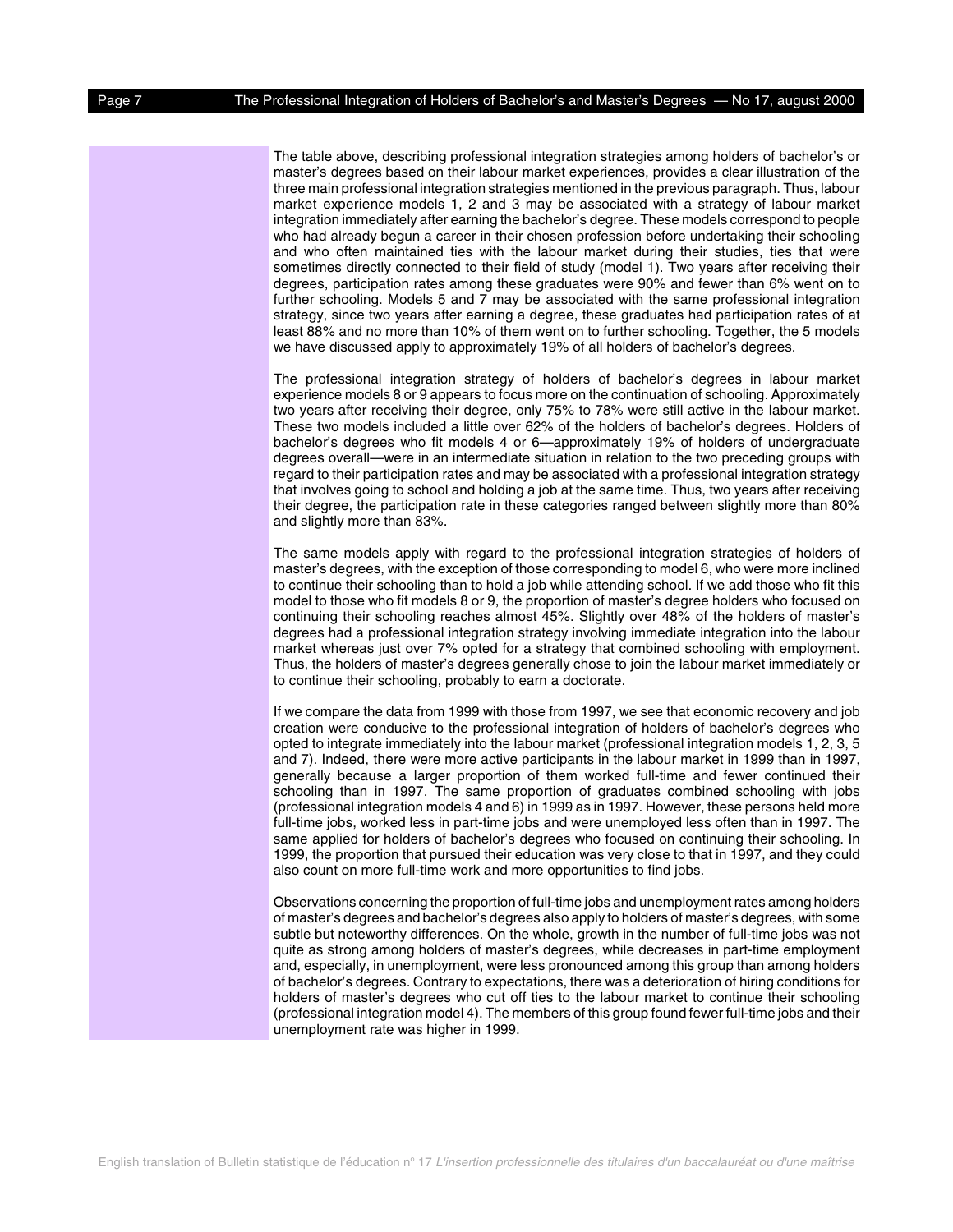by family of discipli

| Table 5                                          |                                                  |           | 1982            |           | 1984            |           | 1987            |      | 1989         |
|--------------------------------------------------|--------------------------------------------------|-----------|-----------------|-----------|-----------------|-----------|-----------------|------|--------------|
| Labour market<br>participation rate <sup>a</sup> |                                                  | <b>B.</b> | М.              | <b>B.</b> | М.              | В.        | М.              | В.   | М.           |
| mily of disciplines                              | <b>Health sciences</b>                           | 90.7      | **              | 88.0      | $\star\star$    | 89.7      | $^{\star\star}$ | 91.3 | 86.2         |
| $(\%)$                                           | Mathematics. statistics and<br>actuarial science | 80.5      | $***$           | 78.8      | $***$           | 84.7      | $56.9*$         | 87.2 | $\star\star$ |
|                                                  | Biology. microbiology and<br>biochemistry        | 53.2      | 73.3            | 41.9      | 60.9            | 50.1      | 75.6            | 49.0 | 58.8         |
|                                                  | Physical sciences                                | 62.8      | 78.7            | 50.7      | 57.2            | 58.1      | 58.1            | 58.0 | 60.6         |
|                                                  | Agriculture and forestry                         | 83.6      | $^{\star\star}$ | 78.3      | $^{\star\star}$ | 77.1      | 68.9*           | 84.2 | $80.5*$      |
|                                                  | Architecture. urban planning<br>and design       | 89.5      | $***$           | 87.3      | 84.2            | 88.6      | 91.9            | 91.3 | 89.7         |
|                                                  | Engineering                                      | 91.5      | 85.9            | 86.8      | 84.6            | 89.5      | 82.1            | 90.4 | 83.4         |
|                                                  | Computer science                                 | 97.2      | $91.2*$         | 94.9      | $80.4*$         | 95.5      | 85.3            | 95.6 | $72.4*$      |
|                                                  | Humanities and social sciences                   | 76.2      | 86.1            | 72.5      | 75.4            | 73.0      | 83.1            | 77.3 | 84.5         |
|                                                  | Law                                              | 92.4      | $^{\star\star}$ | 88.3      | $^{\star\star}$ | 91.4      | $^{\star\star}$ | 93.4 | 89.1*        |
|                                                  | Education                                        | 94.4      | 93.4            | 91.3      | 88.8            | 91.2      | 91.6            | 92.3 | 94.2         |
|                                                  | <b>Business administration</b>                   | 92.6      | 95.2            | 91.3      | 96.3            | 92.7      | 95.4            | 94.4 | 96.8         |
|                                                  | Fine and applied arts                            | 77.5      | 76.4            | 75.6      | 78.5            | 78.5      | $90.8*$         | 79.3 | 78.9         |
|                                                  | Literature and languages                         | 79.6      | 88.4            | 76.0      | 76.7            | 75.7      | 73.2            | 75.1 | 75.5         |
|                                                  |                                                  |           | 1992            |           | 1994            |           | 1997            |      | 1999         |
|                                                  |                                                  | Β.        | М.              | <b>B.</b> | М.              | <b>B.</b> | М.              | В.   | М.           |
|                                                  | <b>Health sciences</b>                           | 89.1      | 83.0            | 90.6      | 86.9            | 87.7      | 77.7            | 85.1 | 77.3         |
|                                                  | Mathematics, statistics and<br>actuarial science | 79.1      | 40.8*           | 77.0      | 64.0*           | 79.1      | 69.5*           | 73.7 | 66.8*        |
|                                                  | Biology. microbiology and<br>biochemistry        | 44.3      | 60.7            | 46.2      | 65.9            | 43.1      | 71.0            | 47.0 | 75.6         |
|                                                  | Physical sciences                                | 54.0      | 61.5            | 50.4      | 59.7            | 52.3      | 55.9            | 50.8 | 82.8         |
|                                                  | Agriculture and forestry                         | 76.2      | 96.2*           | 77.0      | 72.5            | 78.3      | 80.0            | 75.9 | 86.1         |
|                                                  | Architecture. urban planning<br>and design       | 76.0      | $93.3*$         | 78.0      | 80.9            | 79.2      | 80.0            | 88.2 | $91.0*$      |
|                                                  | Engineering                                      | 87.7      | 79.2            | 80.7      | 76.5            | 86.6      | 83.5            | 88.9 | 82.7         |
|                                                  | Computer science                                 | 94.5      | $75.2*$         | 94.0      | $93.8*$         | 94.5      | $91.7*$         | 93.9 | $87.1*$      |
|                                                  | Humanities and social sciences                   | 67.9      | 83.4            | 67.3      | 81.6            | 69.2      | 81.9            | 66.8 | 84.0         |
|                                                  | Law                                              | 85.3      | 78.5*           | 84.5      | $71.9*$         | 79.8      | 88.8            | 77.2 | 90.9         |
|                                                  | Education                                        | 89.3      | 92.3            | 91.7      | 88.6            | 93.6      | 92.4            | 95.6 | 89.1         |
|                                                  | <b>Business administration</b>                   | 91.8      | 97.7            | 90.7      | 95.6            | 91.6      | 97.5            | 92.2 | 97.2         |
|                                                  | Fine and applied arts                            | 73.6      | 72.7            | 74.6      | 82.9            | 73.3      | 79.5            | 78.0 | 83.6         |
|                                                  | Literature and languages                         | 67.8      | 76.4            | 70.2      | 65.5            | 63.9      | 74.9            | 70.6 | 75.9         |

a Participation rate: proportion of graduates with full- or part-time jobs or who are looking for work.

\*\* Two asterisks (\*\*) in the table indicate that values were not reliable enough to be included here.

\* One asterisk (\*) in the table indicates that values must be carefully interpreted.

Holders of bachelor's degrees in seven groups of disciplines had what we would call a "professional" training model in that two years after earning their degree, their labour market participation rate was usually close to 90%, and in some areas exceeded 95%. These groups of disciplines are: health sciences, engineering, computer science, education, business administration, and architecture, urban planning and design, except during recessions. Other families of disciplines, such as biology, microbiology and biochemistry and also the physical sciences, used a training model that was associated with research: holders of bachelor's degrees in this group had participation rates between 40% and 60% two years after receiving their degrees. A third group was in a median situation, with participation rates of between 70% and 80%. This group included the following families of disciplines: mathematics, statistics and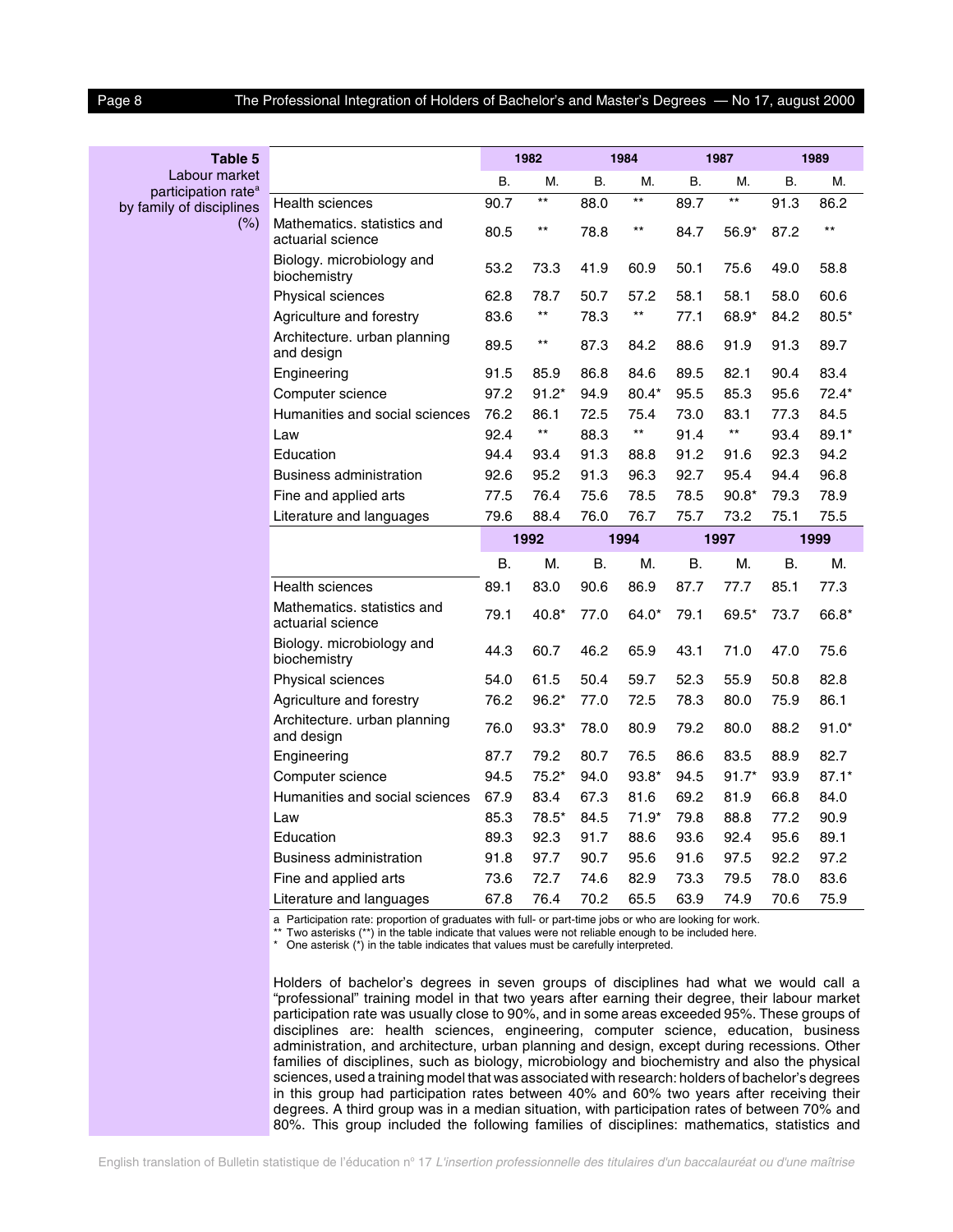actuarial science; agriculture and forestry; humanities and social sciences; fine and applied arts; and literature and languages.

If we examine labour market participation rates two years after a degree is awarded, we note that the models applicable to graduates in some families of disciplines have changed over the past two decades. The participation rate of holders of bachelor's degrees in law has followed a downward trend since 1989 and by 1999 it was closer to that in disciplines with models straddling professional and research training. Such is also the case for holders of bachelor's degrees in agriculture and forestry, whose participation rates have declined since 1989. Professional integration has also been more difficult since this time for graduates in this discipline and the two phenomena – lower participation rates and greater difficulties in labour market integration – were undoubtedly linked.

Participation rates among holders of bachelor's degrees in mathematics, statistics and actuarial science have also fallen since 1989, when these disciplines corresponded to the professional training model. Although this family of disciplines includes some with training models that are clearly professional, such as actuarial science and others that are much more research-oriented, such as mathematics, it may be that it is now harder to find work in sectors like computer sciences with a bachelor's degree in this family of disciplines, so that graduates tend to continue their schooling or to specialize.

Bachelor's degree holders in architecture, urban planning and design felt the full force of the recession in the early 1990s and their participation rates dropped dramatically at the time, but in 1999 this family of disciplines reached a level of labour market participation that placed it among the professional disciplines. Professional integration difficulties in periods of recession caused its graduates to oscillate between a professional model (graduates integrate into the labour market immediately) and a model mid-way between the professional and the research-oriented types (graduates are obliged to defer their integration into the labour market). The same observations hold true for graduates in engineering, although to a lesser degree than for those in architecture, urban planning and design.

Both the humanities and social sciences and literature and languages occupy an intermediate position between the professional and research models, but holders of bachelor's degrees in humanities and social sciences seemed to be more focused on research, whereas those in literature and languages tended to adopt a professional type of training model.

Among holders of master's degrees, the divisions among families of disciplines were much more fluid than among holders of bachelor's degrees. Indeed, with the exception of business administration graduates, whose training model was strictly professional (which was also the case, to a lesser extent, in education), people with master's degrees adopted professional approaches at some times and research and school-oriented approaches at others, in response to economic trends.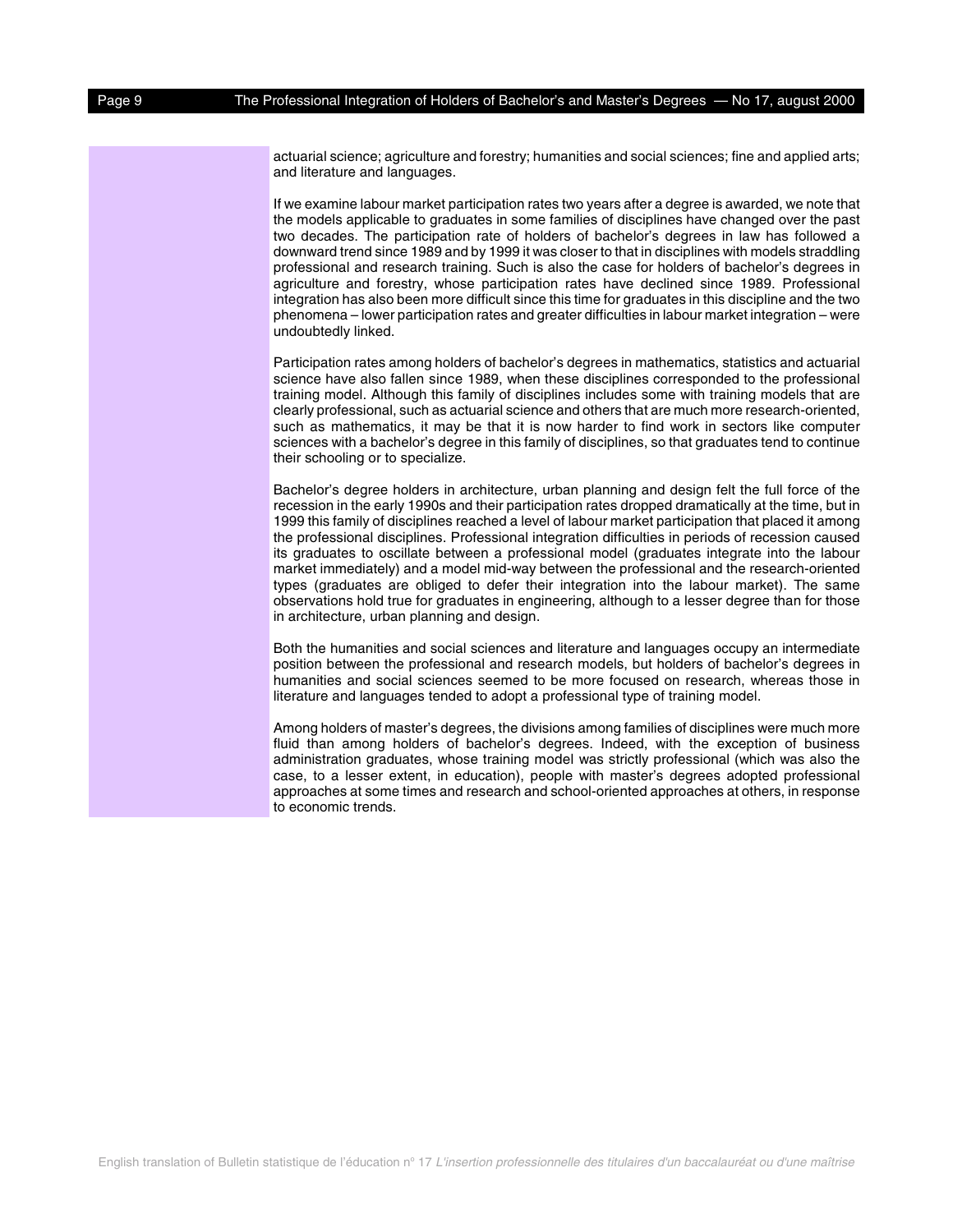| Table 6                          |                                                  |           | 1982            |           | 1984            |           | 1987    |           | 1989    |
|----------------------------------|--------------------------------------------------|-----------|-----------------|-----------|-----------------|-----------|---------|-----------|---------|
| Employment rate <sup>a</sup>     |                                                  | В.        | Μ.              | <b>B.</b> | М.              | В.        | М.      | <b>B.</b> | М.      |
| by family of disciplines<br>(% ) | <b>Health sciences</b>                           | 88.8      | $^{\star\star}$ | 86.1      | $^{\star\star}$ | 88.2      | **      | 88.5      | 82.9    |
|                                  | Mathematics. statistics and actuarial<br>science | 75.5      | $***$           | 73.8      | $***$           | 82.6      | $56.9*$ | 80.7      | $***$   |
|                                  | Biology. microbiology and<br>biochemistry        | 46.2      | 65.0            | 34.0      | 56.0            | 43.6      | 72.1    | 44.8      | 56.1    |
|                                  | Physical sciences                                | 57.9      | 74.4            | 44.7      | 54.8            | 49.3      | 55.6    | 51.2      | 54.6    |
|                                  | Agriculture and forestry                         | 75.2      | $***$           | 69.4      | $***$           | 73.6      | 64.1    | 80.1      | 77.5    |
|                                  | Architecture. urban planning and<br>design       | 75.9      | $^{\star\star}$ | 74.5      | 84.2            | 82.1      | $79.8*$ | 81.1      | 81.5    |
|                                  | Engineering                                      | 85.8      | 79.3            | 80.0      | 81.2            | 85.4      | 82.1    | 87.6      | 79.4    |
|                                  | Computer science                                 | 97.2      | $91.2*$         | 92.6      | $80.4*$         | 94.1      | 78.6*   | 92.7      | $72.4*$ |
|                                  | Humanities and social sciences                   | 61.8      | 77.5            | 58.8      | 66.9            | 65.0      | 76.2    | 68.5      | 79.0    |
|                                  | Law                                              | 82.1      | $^{\star\star}$ | 77.8      | $\star\star$    | 84.0      | **      | 87.6      | 89.1*   |
|                                  | Education                                        | 82.9      | 88.6            | 79.4      | 83.3            | 80.1      | 90.7    | 80.4      | 91.8    |
|                                  | <b>Business administration</b>                   | 83.9      | 91.2            | 81.9      | 94.1            | 86.7      | 92.9    | 88.8      | 94.0    |
|                                  | Fine and applied arts                            | 59.9      | 69.2            | 62.1      | 67.3            | 61.3      | 74.8    | 64.7      | 73.4    |
|                                  | Literature and languages                         | 63.8      | 81.8            | 61.6      | 71.2            | 68.3      | 67.6    | 68.8      | 70.3    |
|                                  |                                                  |           | 1992            |           | 1994            |           | 1997    |           | 1999    |
|                                  |                                                  | <b>B.</b> | M.              | <b>B.</b> | M.              | <b>B.</b> | М.      | В.        | М.      |
|                                  | <b>Health sciences</b>                           | 87.9      | 81.5            | 88.5      | 83.9            | 85.3      | 73.5    | 84.0      | 71.0    |
|                                  | Mathematics. statistics and actuarial<br>science | 76.3      | $37.4*$         | 72.4      | 61.3            | 73.4      | $65.0*$ | 70.8      | $60.3*$ |
|                                  | Biology. microbiology and<br>biochemistry        | 38.8      | 54.7            | 39.4      | 60.0            | 32.9      | 59.9    | 38.9      | 63.2    |
|                                  | Physical sciences                                | 44.0      | 58.5            | 42.9      | 55.6            | 45.2      | 52.8    | 43.5      | 76.8    |
|                                  | Agriculture and forestry                         | 67.0      | $90.2*$         | 61.0      | 68.5            | 64.2      | 70.6    | 69.5      | 78.8    |
|                                  | Architecture. urban planning and<br>design       | 60.0      | $83.2*$         | 61.5      | 58.7            | 70.1      | 64.4    | 80.6      | $80.0*$ |
|                                  | Engineering                                      | 79.2      | 74.6            | 68.3      | 68.4            | 81.4      | 76.8    | 84.0      | 78.6    |
|                                  | Computer science                                 | 92.2      | $75.2*$         | 89.0      | $93.8*$         | 92.7      | 91.7    | 91.4      | $87.1*$ |
|                                  | Humanities and social sciences                   | 59.8      | 76.1            | 57.4      | 76.6            | 60.5      | 71.5    | 60.7      | 76.4    |
|                                  | Law                                              | 72.6      | $72.6*$         | 70.0      | 64.1*           | 66.1      | 84.3    | 66.3      | 90.9    |
|                                  | Education                                        | 84.1      | 89.1            | 84.7      | 83.2            | 84.8      | 90.3    | 93.1      | 86.4    |
|                                  | <b>Business administration</b>                   | 83.5      | 93.1            | 80.3      | 90.7            | 85.3      | 93.1    | 86.8      | 91.3    |
|                                  | Fine and applied arts                            | 63.4      | 64.7            | 61.1      | 75.4            | 64.8      | 67.9    | 67.6      | 75.4    |
|                                  | Literature and languages                         | 59.5      | 68.5            | 60.7      | 60.1            | 54.1      | 66.7    | 62.1      | 65.2    |

a. Employment rate: proportion of graduates with full- or part-time work.

The stream that the process of graduate that values were not reliable enough to be included here.

\* One asterisk (\*) in the table indicates that values must be carefully interpreted.

These employment rates indicate that job losses caused by economic slowdowns resulted in either unemployment or non-participation in the labour market. The table also shows that holders of bachelor's degrees in some families of disciplines suffered more job losses after these economic slowdowns than others. These disciplines were those affected by the slackening of investment in the construction and manufacturing sectors. Thus, between the peak in 1987 and the trough in 1992, employment among holders of bachelor's degrees in the area of architecture, urban planning and design fell by approximately 22 percentage points, while in engineering, as well as agriculture and forestry, it fell by approximately 19 points between 1989 and 1994. Law graduates have seen their employment rates fall by a little over 21 percentage points since 1989, and, contrary to the other three families of disciplines mentioned above, there has been no recovery in their employment situation since that time. Employment loss among holders of bachelor's degrees in mathematics, statistics and actuarial science; biology, microbiology and biochemistry; the physical sciences; humanities and social sciences; and literature and languages ranged from 8 to 14 percentage points between the peaks of 1987 and 1989 and the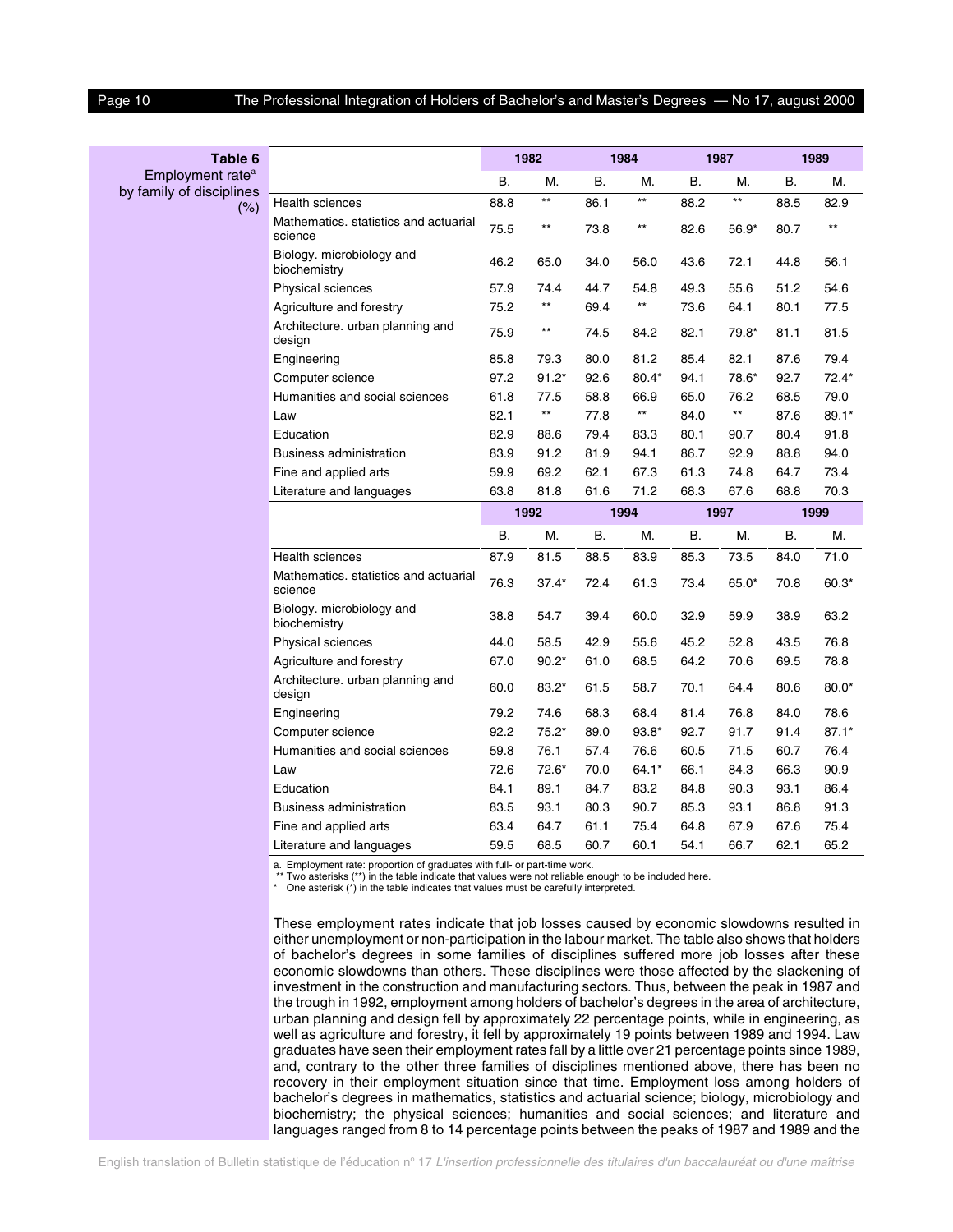trough that followed. No job recovery took place in mathematics, statistics and actuarial science or in the physical sciences during the 1990s.

In sum, only in the health sciences, computer science and, to a lesser extent, business administration have job opportunities for holders of bachelor's degrees remained unaffected by periods of recession. Degree holders in fine and applied arts were also virtually untouched, but their employment rate has always remained much lower than those in the first three fields. Lastly, holders of bachelor's degrees in education have also avoided the cyclical job losses brought about by economic slowdowns and have even benefited from an increase in their employment rate of approximately 13 percentage points during the past decade, mainly between 1997 and 1999. Although data on holders of master's degrees are subject to variations since they often concern much smaller groups of people than data on holders of bachelor's degrees, we observe much larger differences within the same families of disciplines. Differences in employment rates were particularly large in the fields of mathematics, statistics and actuarial science; physical sciences; architecture, urban planning and design and law.

**1982 1984 1987 1989**

| <b>Table 7</b>             |  |
|----------------------------|--|
| Full-time job <sup>a</sup> |  |
| by family of disciplines   |  |

 $(% )$ 

|                                                  | В.   | М.    | В.   | М.    | В.   | М.    | В.   | М.      |
|--------------------------------------------------|------|-------|------|-------|------|-------|------|---------|
| <b>Health sciences</b>                           | 98.0 | 100.0 | 91.2 | 100.0 | 91.9 | 91.1  | 88.8 | 87.5    |
| Mathematics, statistics and actuarial<br>science | 97.9 | 100.0 | 88.9 | $***$ | 96.8 | $***$ | 97.9 | $***$   |
| Biology. microbiology and<br>biochemistry        | 94.9 | 94.5  | 87.7 | 97.7  | 86.1 | 86.0  | 90.8 | 96.3    |
| <b>Physical sciences</b>                         | 98.1 | 100.0 | 90.2 | 100.0 | 91.8 | 96.1  | 97.9 | 98.3    |
| Agriculture and forestry                         | 99.0 | $***$ | 96.3 | $***$ | 95.4 | 100.0 | 95.5 | 98.4    |
| Architecture. urban planning and<br>design       | 98.5 | $***$ | 92.9 | 100.0 | 97.9 | 98.2  | 95.4 | 96.0    |
| Engineering                                      | 99.7 | 100.0 | 99.1 | 98.9  | 98.8 | 97.9  | 98.8 | 99.6    |
| Computer science                                 | 99.3 | $***$ | 97.2 | $***$ | 98.7 | 100.0 | 98.5 | $94.4*$ |
| Humanities and social sciences                   | 95.1 | 96.3  | 83.4 | 82.5  | 86.9 | 80.8  | 83.9 | 84.4    |
| Law                                              | 99.5 | 100.0 | 95.4 | 100.0 | 97.2 | 96.0  | 97.0 | 100.0   |
| Education                                        | 95.3 | 97.0  | 75.3 | 88.0  | 73.4 | 87.4  | 77.3 | 88.5    |
| Business administration                          | 98.9 | 99.7  | 96.7 | 98.4  | 97.7 | 99.1  | 97.8 | 98.6    |

|                                                  |      | 1992    |           | 1994    | 1997      |         |      | 1999    |
|--------------------------------------------------|------|---------|-----------|---------|-----------|---------|------|---------|
|                                                  | В.   | М.      | <b>B.</b> | М.      | <b>B.</b> | М.      | Β.   | М.      |
| Health sciences                                  | 88.5 | 91.1    | 84.3      | 88.0    | 77.7      | 86.2    | 83.7 | 89.7    |
| Mathematics, statistics and actuarial<br>science | 89.2 | $***$   | 89.2      | 93.8    | 76.2      | $97.2*$ | 84.6 | 100.0   |
| Biology. microbiology and<br>biochemistry        | 88.4 | 94.1    | 78.5      | 91.2    | 79.1      | 88.5    | 87.8 | 82.3    |
| Physical sciences                                | 95.7 | 100.0   | 85.3      | 100.0   | 88.3      | $85.0*$ | 89.0 | 97.9    |
| Agriculture and forestry                         | 93.5 | 100.0   | 88.7      | 93.1    | 97.7      | 98.6    | 90.2 | 93.1    |
| Architecture. urban planning and<br>design       | 93.6 | 93.2    | 87.4      | $82.9*$ | 80.5      | $76.2*$ | 90.7 | 100.0   |
| Engineering                                      | 98.3 | 96.8    | 95.6      | 95.9    | 97.7      | 96.5    | 98.8 | 96.9    |
| Computer science                                 | 99.1 | $96.0*$ | 97.7      | $92.2*$ | 98.9      | $95.9*$ | 98.4 | 100.0   |
| Humanities and social sciences                   | 81.8 | 81.5    | 77.5      | 75.5    | 75.6      | 72.3    | 79.8 | 80.1    |
| Law                                              | 95.7 | $***$   | 87.0      | $87.8*$ | 91.6      | $87.7*$ | 91.6 | $85.6*$ |
| Education                                        | 71.8 | 85.4    | 62.8      | 86.0    | 58.1      | 82.2    | 70.6 | 83.9    |
| Business administration                          | 95.2 | 98.0    | 90.9      | 97.1    | 94.1      | 96.6    | 97.0 | 97.1    |
| Fine and applied arts                            | 64.2 | $53.1*$ | 62.7      | 44.1    | 63.2      | 43.3    | 72.1 | 57.6    |
| Literature and languages                         | 79.4 | 74.1    | 74.8      | 74.9    | 73.5      | 75.1    | 79.0 | 67.4    |

a. Full-time job: proportion of persons who work and have full-time jobs.

Two asterisks (\*\*) in the table indicate that values were not reliable enough to be included here.

One asterisk (\*) in the table indicates that values must be carefully interpreted.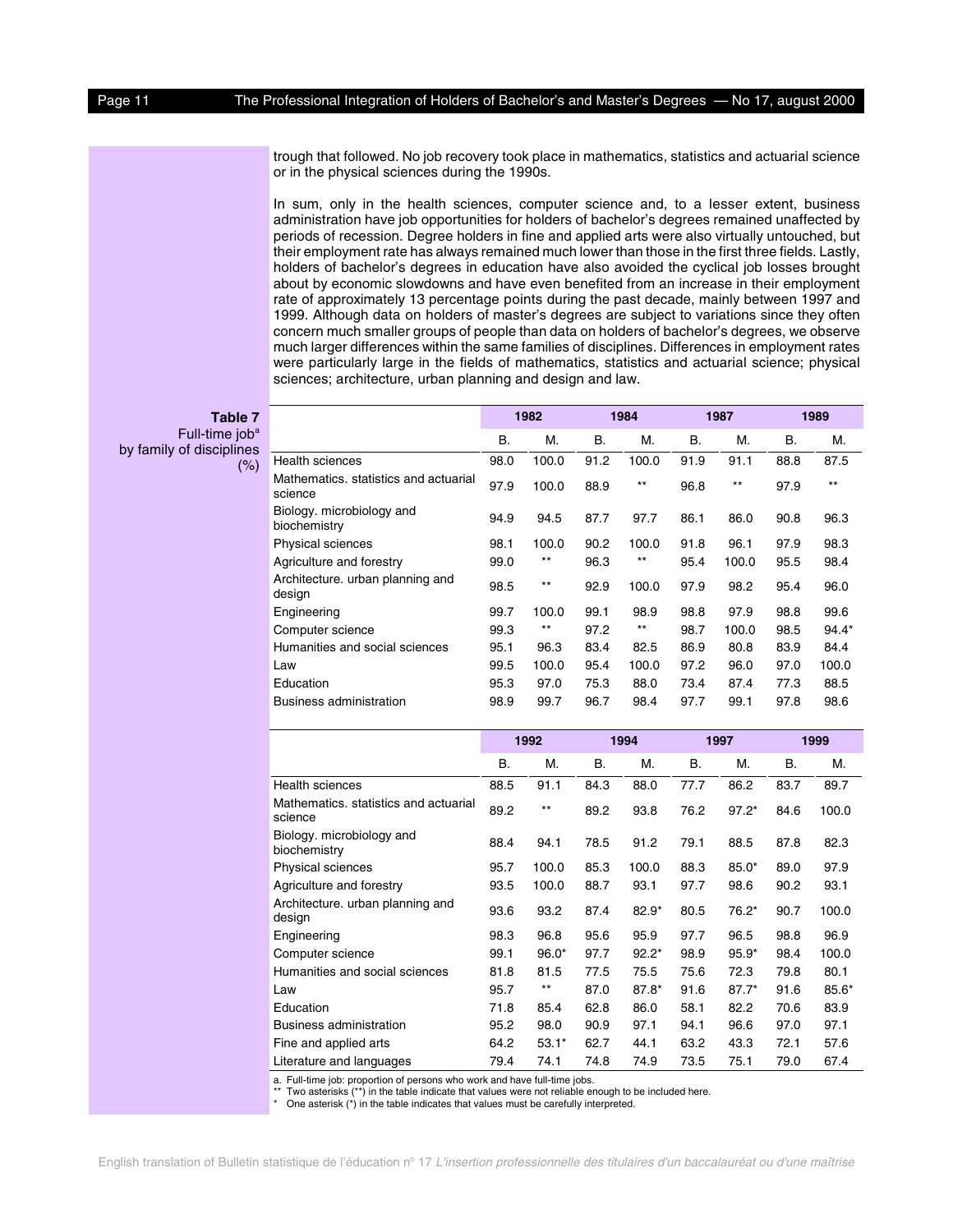Economic slowdowns and the new job definitions that followed them reduced the proportion of full-time jobs and consequently increased the proportion of part-time jobs. Since the early 1980s, the decline in full-time employment among holders of bachelor's degrees has been particularly significant in education, reaching a little over 37 percentage points in 1997, the low point of the 1990s, before increasing by a little over 12 percentage points from 1997 to 1999. During the same period, full-time jobs among holders of bachelor's degrees in the fine and applied arts fell by a little over 25 percentage points before once again rising by approximately 10 percentage points around the end of the last decade, mainly between 1997 and 1999. In the health sciences; mathematics, statistics and actuarial science; biology, microbiology and biochemistry; architecture, urban planning and design; humanities and social sciences as well as literature and languages, full-time employment among bachelor's degree holders fell during this period. In the worst phase of the recession, employment rates fell by between just over 16 and about 22 percentage points (depending on the field). However, between 1997 and 1999, full-time employment rose by 4 to 10 percent, depending on the field, which exceeded the increases in these job categories at the end of the 1980s. In the physical sciences, agriculture and forestry as well as in law, the loss of full-time jobs among holders of bachelor's degrees was not as dramatic as in the previously mentioned fields, but nonetheless reached between 10 and 12 percentage points. In sum, the only graduates whose employment possibilities were unaffected during periods of economic recession were holders of bachelor's degrees in computer science and engineering, and, to a lesser extent, in business administration.

Holders of master's degrees in fine arts were particularly susceptible to the loss of full-time employment, which fell by nearly 42 points from 1982 to 1997 before regaining about 14 points from 1997 to 1999. Loss of employment was also considerable from 1982 to 1997 for holders of master's degrees in architecture, urban planning and design; social sciences and humanities; and literature and languages: it reached nearly 24 percentage points at times, although there was an unparalleled job recovery of close to 24 points in architecture, urban planning and design between 1997 and 1999. Among holders of master's degrees in biology, microbiology and biochemistry; the physical sciences; and law, full-time job losses reached a maximum of approximately 15 percentage points between 1982 and 1997, although there was a spectacular upturn of close to 13 points in the physical sciences from 1997 to 1999. Lastly, holders of master's and bachelor's degrees in business administration; engineering; and computer science and of master's degrees in agriculture and forestry; and mathematics, statistics and actuarial science were largely sheltered from the effects of periods of reduced full-time employment possibilities.

| Table 8                            |                                                  |           | 1982            |           | 1984            |           | 1987    |           | 1989    |
|------------------------------------|--------------------------------------------------|-----------|-----------------|-----------|-----------------|-----------|---------|-----------|---------|
| Permanent employment <sup>a</sup>  |                                                  | <b>B.</b> | М.              | <b>B.</b> | М.              | <b>B.</b> | М.      | <b>B.</b> | М.      |
| by family of disciplines<br>$(\%)$ | Health sciences                                  | 85.0      | 93.6*           | 76.9      | $85.7*$         | 77.9      | 77.0    | 74.9      | 76.9    |
|                                    | Mathematics, statistics and<br>actuarial science | 83.2      | $***$           | 80.7      | $***$           | 82.9      | $***$   | 90.2      | $***$   |
|                                    | Biology. microbiology and<br>biochemistry        | 69.8      | 74.9            | 72.2      | 74.8            | 60.8      | 48.0    | 65.8      | 54.5    |
|                                    | Physical sciences                                | 82.7      | $65.1*$         | 69.0      | $81.8*$         | 69.2      | $68.1*$ | 71.9      | 75.7    |
|                                    | Agriculture and forestry                         | 80.7      | $***$           | 65.8      | $***$           | 76.1      | $***$   | 70.4      | 71.3    |
|                                    | Architecture. urban planning and<br>design       | 81.8      | $***$           | 80.0      | $^{\star\star}$ | 75.0      | 58.9*   | 78.1      | 66.8*   |
|                                    | Engineering                                      | 95.8      | 94.7            | 89.4      | 92.6            | 88.5      | 80.1    | 89.6      | 88.5    |
|                                    | Computer science                                 | 97.1      | $^{\star\star}$ | 91.0      | $^{\star\star}$ | 85.5      | 75.6*   | 81.3      | $84.0*$ |
|                                    | Humanities and social sciences                   | 78.5      | 76.0            | 72.3      | 74.7            | 66.1      | 65.1    | 65.7      | 61.8    |
|                                    | Law                                              | 81.1      | $90.3*$         | 75.1      | 100.0           | 78.3      | $91.9*$ | 78.3      | $82.7*$ |
|                                    | Education                                        | 84.4      | 92.6            | 70.8      | 87.0            | 52.6      | 72.7    | 55.1      | 78.5    |
|                                    | Business administration                          | 95.0      | 95.8            | 92.1      | 94.4            | 89.7      | 92.2    | 91.0      | 93.3    |
|                                    | Fine and applied arts                            | 71.4      | $52.9*$         | 69.4      | $62.7*$         | 60.1      | $55.9*$ | 53.0      | $32.2*$ |
|                                    | Literature and languages                         | 80.8      | 82.0            | 77.1      | 77.8            | 71.7      | 55.4    | 70.2      | 48.5    |
|                                    |                                                  |           |                 |           |                 |           |         |           | (Cont.) |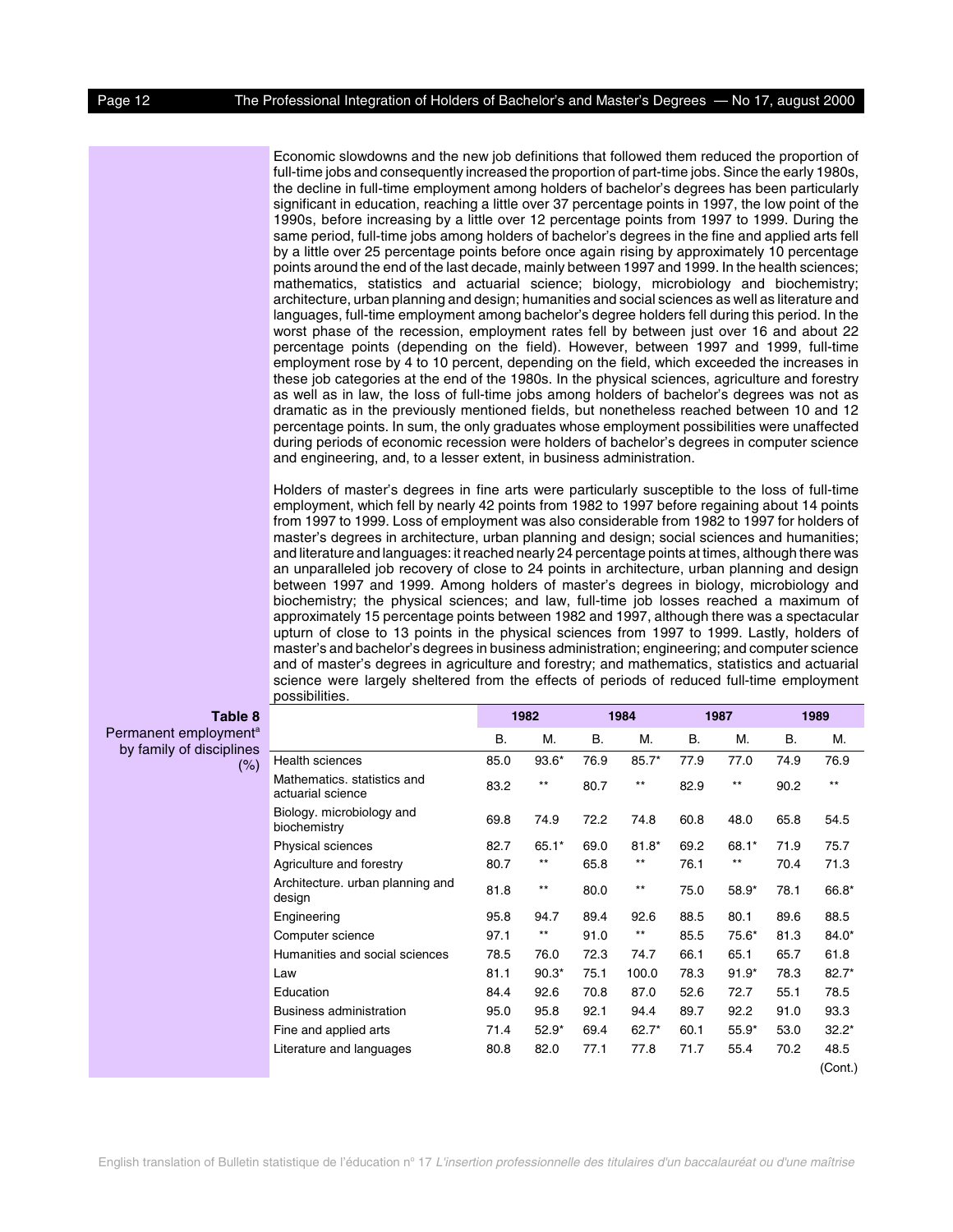| Table 8 (Cont.)                                               |                                                  |           | 1992            |           | 1994    |           | 1997         |           | 1999    |
|---------------------------------------------------------------|--------------------------------------------------|-----------|-----------------|-----------|---------|-----------|--------------|-----------|---------|
| Permanent employment <sup>a</sup><br>by family of disciplines |                                                  | <b>B.</b> | М.              | <b>B.</b> | M.      | <b>B.</b> | М.           | <b>B.</b> | М.      |
| $(\%)$                                                        | <b>Health sciences</b>                           | 70.3      | 70.8            | 68.0      | 62.0    | 56.9      | 58.2         | 59.0      | 57.9    |
|                                                               | Mathematics, statistics and<br>actuarial science | 74.9      | $^{\star\star}$ | 62.8      | $***$   | 55.1      | $\star\star$ | 69.1      | $***$   |
|                                                               | Biology. microbiology and<br>biochemistry        | 57.2      | 50.6            | 52.3      | 54.0    | 52.3      | 41.4         | 61.8      | 57.8    |
|                                                               | Physical sciences                                | 65.6      | 62.9            | 63.7      | 55.1    | 57.2      | $62.5*$      | 64.8      | 65.4    |
|                                                               | Agriculture and forestry                         | 67.2      | $71.5*$         | 71.1      | $62.2*$ | 67.9      | $58.9*$      | 55.1      | 58.4*   |
|                                                               | Architecture. urban planning and<br>design       | 60.6      | 46.0*           | 66.6      | 42.7*   | 62.4      | $52.9*$      | 65.5      | $61.4*$ |
|                                                               | Engineering                                      | 83.3      | 81.6            | 80.4      | 75.7    | 86.2      | 79.4         | 88.5      | 85.2    |
|                                                               | Computer science                                 | 81.8      | $73.7*$         | 77.8      | $76.0*$ | 83.2      | $72.8*$      | 86.7      | $91.2*$ |
|                                                               | Humanities and social sciences                   | 65.1      | 61.2            | 61.8      | 55.9    | 60.6      | 51.8         | 58.7      | 54.6    |
|                                                               | Law                                              | 65.0      | 84.3*           | 61.9      | $69.1*$ | 52.6      | $89.1*$      | 45.9      | 63.3    |
|                                                               | Education                                        | 42.1      | 74.0            | 35.6      | 64.8    | 29.4      | 65.5         | 30.7      | 66.5    |
|                                                               | Business administration                          | 85.1      | 89.4            | 82.6      | 86.3    | 81.7      | 84.1         | 84.5      | 82.4    |
|                                                               | Fine and applied arts                            | 50.2      | $38.1*$         | 59.7      | 50.5    | 64.3      | 44.8         | 65.8      | 24.9    |
|                                                               | Literature and languages                         | 64.0      | 57.5            | 63.4      | 44.8    | 69.5      | 45.1         | 61.2      | 48.8    |
|                                                               |                                                  |           |                 |           |         |           |              |           |         |

a. Permanent employment: proportion of graduates with permanent employment; that is, jobs of indeterminate duration.

Two asterisks  $(**)$  in the table indicate that values were not reliable enough to be included here.

\* One asterisk (\*) in the table indicates that values must be carefully interpreted.

One of the most obvious effects of the economic slowdowns on the definition of jobs was the rapid progression of short-term jobs (jobs of a predetermined duration) and, consequently, the decrease in permanent employment. Graduates in all fields of study were affected by this phenomenon. Although this decline may reflect in part the decision by holders of bachelor's or master's degrees to continue their schooling while holding down jobs, there is a close link between increases in the number of persons continuing their studies and the deterioration in the conditions of professional integration.

Thus, after 1982, permanent employment among holders of bachelor's degrees in education plummeted by 55 percentage points before its downward progression ended in 1997. Among holders of bachelor's degrees in mathematics, statistics and actuarial science as well as in law the situation was almost as bad, with losses of up to 35 percentage points at times. There was an upturn of 14 percentage points in permanent employment for holders of bachelor's degrees in mathematics, statistics and actuarial science at the end of the 1990s, but not in law, where the rate continued to fall, even from 1997 to 1999, when it declined by approximately 7 percentage points.

The same pattern applies to the health sciences; the physical sciences; and agriculture and forestry, where permanent employment declined by 25 to 28 percentage points at the bottom of the cycle, before an upturn of a little over 2 points in health sciences and over 7 percentage points in the physical sciences. Among holders of bachelor's degrees (except those in business administration and engineering, where permanent employment fell by only about 13 to 15 points), all fields lost around 20 points in the worst phase, although (with the exception of literature and languages and humanities and social sciences) there was a subsequent upturn from 1997 to 1999. The upturn took place mainly in biology, microbiology and biochemistry, where there was a gain of a little over 9 percentage points, whereas the increase was only 2 or 3 points in architecture, urban planning and design; engineering and computer science. Among holders of master's degrees, the fall in permanent employment was also considerable and in biology, microbiology and biochemistry; fine and applied arts and literature and languages, these losses were even greater for holders of master's degrees than for holders of bachelor's degrees. However, in other fields, such as agriculture and forestry or computer science, losses of permanent jobs were more limited.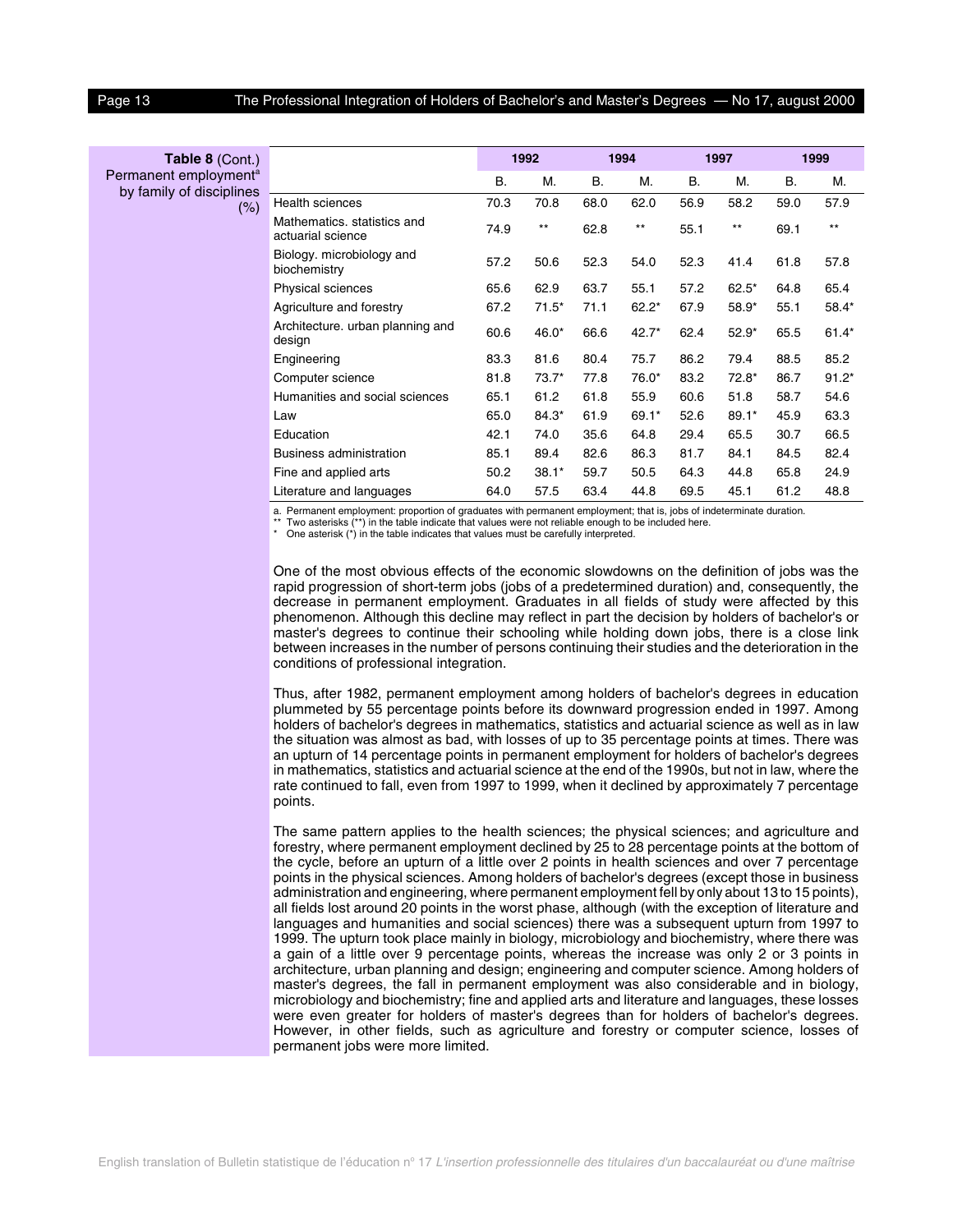by family of discipli

#### Page 14 The Professional Integration of Holders of Bachelor's and Master's Degrees — No 17, august 2000

| Table 9                                       |                                                  |      | 1982            |      | 1984            |           | 1987            |      | 1989    |
|-----------------------------------------------|--------------------------------------------------|------|-----------------|------|-----------------|-----------|-----------------|------|---------|
| Job related to<br>field of studv <sup>a</sup> |                                                  | В.   | М.              | В.   | М.              | <b>B.</b> | М.              | В.   | М.      |
| of disciplines                                | Health sciences                                  | 95.8 | 88.7*           | 94.8 | $^{\star\star}$ | 96.7      | 90.6            | 94.8 | 91.5    |
| (%)                                           | Mathematics. statistics and<br>actuarial science | 82.1 | $87.7*$         | 82.8 | $85.7*$         | 84.2      | **              | 75.4 | $***$   |
|                                               | Biology. microbiology and<br>biochemistry        | 58.1 | 81.5            | 56.8 | $74.3*$         | 62.6      | 74.4            | 61.0 | 88.6    |
|                                               | Physical sciences                                | 73.3 | 82.1            | 76.3 | 67.4*           | 71.8      | 83.9            | 80.1 | 80.1    |
|                                               | Agriculture and forestry                         | 79.3 | $***$           | 80.2 | $^{\star\star}$ | 89.9      | $^{\star\star}$ | 88.3 | 76.9    |
|                                               | Architecture. urban planning and<br>design       | 81.0 | $***$           | 76.0 | 69.6*           | 84.2      | $80.6*$         | 86.1 | 81.1    |
|                                               | Engineering                                      | 87.8 | 82.6            | 83.2 | 87.1            | 92.0      | 95.1            | 91.5 | 89.6    |
|                                               | Computer science                                 | 94.2 | 100.0           | 90.4 | 100.0           | 98.8      | $94.7*$         | 96.1 | 97.6    |
|                                               | Humanities and social sciences                   | 58.0 | 84.1            | 57.6 | 80.8            | 55.5      | 82.1            | 59.9 | 85.6    |
|                                               | Law                                              | 92.0 | $90.3*$         | 89.7 | $94.1*$         | 93.9      | $80.6*$         | 93.8 | $93.6*$ |
|                                               | Education                                        | 81.8 | 91.1            | 76.1 | 87.2            | 86.4      | 87.6            | 86.1 | 83.9    |
|                                               | Business administration                          | 84.2 | 91.7            | 81.0 | 88.5            | 83.3      | 88.2            | 83.6 | 88.5    |
|                                               | Fine and applied arts                            | 60.0 | $^{\star\star}$ | 58.9 | 84.3*           | 63.9      | 93.7            | 66.4 | 71.6    |
|                                               | Literature and languages                         | 60.5 | 84.6            | 51.9 | 75.5            | 49.6      | 59.0            | 48.5 | 74.6    |
|                                               |                                                  |      | 1992            |      | 1994            |           | 1997            |      | 1999    |
|                                               |                                                  | В.   | М.              | В.   | М.              | В.        | М.              | В.   | М.      |
|                                               | <b>Health sciences</b>                           | 98.6 | 94.6            | 98.5 | 92.5            | 93.7      | 91.3            | 95.4 | 88.0    |
|                                               | Mathematics. statistics and<br>actuarial science | 75.8 | $***$           | 73.2 | $96.7*$         | 83.1      | $87.2*$         | 77.3 | 88.7*   |
|                                               | Biology. microbiology and<br>biochemistry        | 67.5 | 82.7            | 66.0 | 83.1            | 59.0      | 77.2            | 61.7 | 70.2    |
|                                               | Physical sciences                                | 84.7 | 71.5            | 71.9 | 87.3            | 75.6      | 85.8            | 77.7 | 86.4    |
|                                               | Agriculture and forestry                         | 86.1 | 86.4*           | 87.4 | 91.0            | 84.8      | 88.2*           | 83.3 | $73.3*$ |
|                                               | Architecture. urban planning and<br>design       | 78.5 | $95.9*$         | 72.1 | $75.9*$         | 68.6      | $52.1*$         | 87.9 | $80.7*$ |
|                                               | Engineering                                      | 90.8 | 86.4            | 85.6 | 81.7            | 91.5      | 85.0            | 92.4 | 84.2    |
|                                               | Computer science                                 | 97.7 | 100.0           | 96.9 | $97.7*$         | 94.8      | 100.0           | 96.8 | 98.7    |
|                                               | Humanities and social sciences                   | 60.5 | 86.6            | 55.3 | 89.7            | 51.6      | 79.4            | 57.2 | 79.7    |
|                                               | Law                                              | 93.3 | $^{\star\star}$ | 86.9 | $^{\star\star}$ | 83.6      | 82.0            | 79.3 | 83.2    |
|                                               | Education                                        | 90.5 | 92.9            | 87.5 | 90.2            | 79.2      | 89.5            | 90.0 | 92.0    |
|                                               | <b>Business administration</b>                   | 81.0 | 86.6            | 74.1 | 87.1            | 79.3      | 84.9            | 86.5 | 86.7    |
|                                               | Fine and applied arts                            | 66.8 | 87.6            | 60.2 | 87.0            | 57.7      | 63.6            | 55.5 | 74.0    |
|                                               | Literature and languages                         | 53.0 | 78.0            | 49.6 | 68.7            | 43.1      | 80.2            | 48.3 | 72.4    |
|                                               |                                                  |      |                 |      |                 |           |                 |      |         |

a. Job related to field of study: proportion of persons with jobs they consider very closely or closely related to the main discipline in their university degree.

\*\* Two asterisks (\*\*) in the table indicate that values were not reliable enough to be included here.

\* One asterisk (\*) in the table indicates that values must be carefully interpreted.

In the past two decades, trends in employment related to the fields of study of bachelor's or master's degree holders have not been the same as those for full-time and permanent employment. Although trends varied, depending on the discipline, in general this employment category was less affected by economic slowdowns. Particularly at the end of the 1990s, jobs related to most fields of study were more numerous than at the beginning of the 1980s. Thus, from 1982 to 1999, the number of these types of jobs among holders of bachelor's degrees increased or was maintained in practically all fields of study. Law, as well as literature and languages were the exceptions to this rule, as each lost approximately 12 percentage points in this employment category, while mathematics, statistics and actuarial science and fine and applied arts lost approximately 5 points. However, the relative equality of the different fields of study in this regard (which is even clearer when 1989 and 1999, the two peaks in the economic cycles, are compared) does not preclude any variation: in half of these fields of study, the level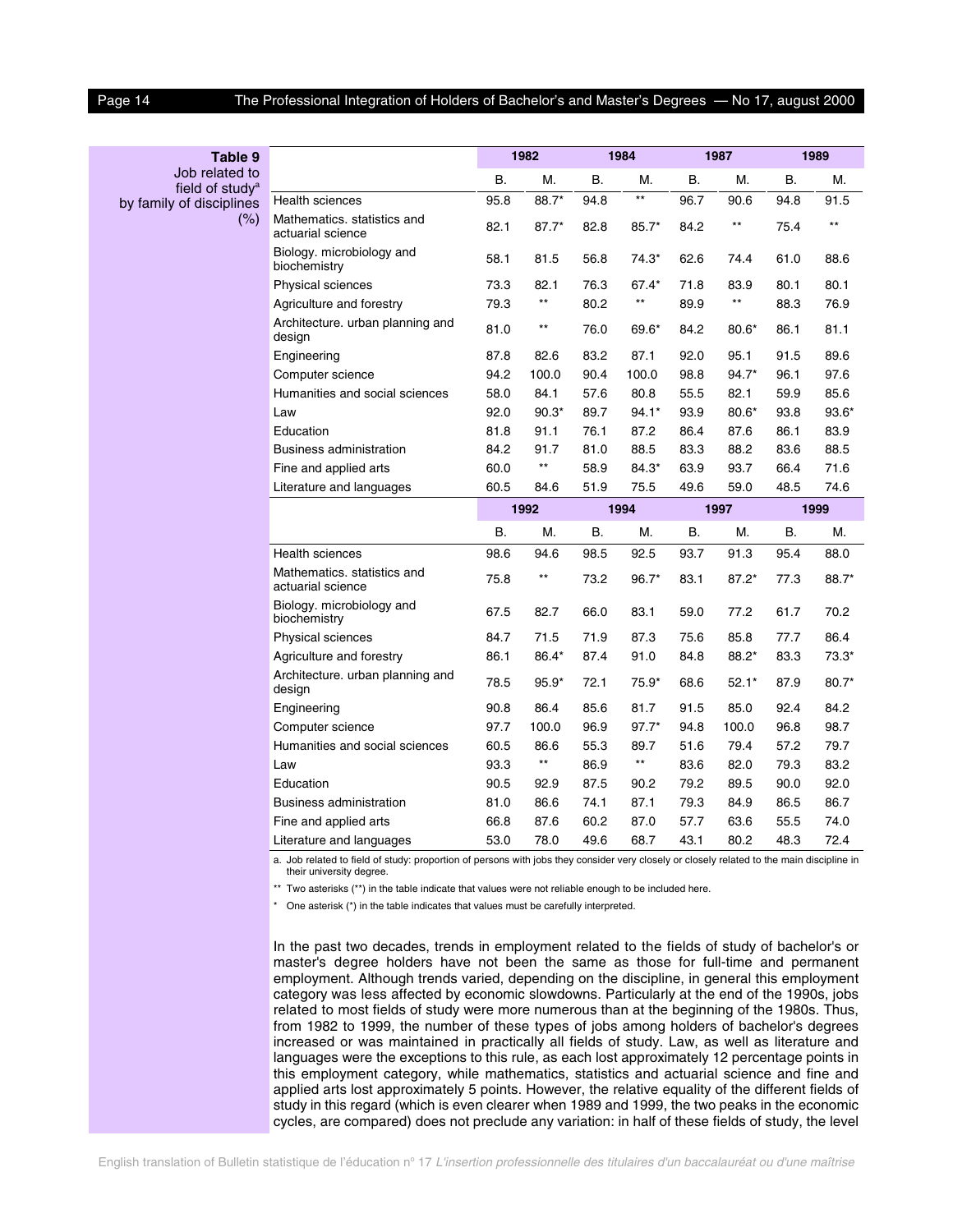of employment related to field of study varied by approximately 11 to 15 percentage points and in fine and applied arts; architecture, urban planning and design; and literature and languages, it varied by 17 to 22 points. In fact, variations of 10 percentage points or less occurred only in health sciences; agriculture and forestry; engineering; computer science and social sciences and humanities.

Among holders of bachelor's degrees, there were two fields-health and computer science-in which the proportion of jobs related to fields of study generally oscillated between 90% and 99% depending on the period. Agriculture and forestry; engineering and law were also associated with the same type of professional training model: from 80% to 94%, of jobs were related to these fields of study depending on the period, with higher levels in law than in the other two fields. In education and business administration, the proportion of jobs related to studies ranged from about 75% to 90%, depending on the year, and the same pattern can be seen in architecture, urban planning and design, although the percentage sometimes dipped below 75% in this family of disciplines. The proportion of these kinds of jobs in mathematics, statistics and actuarial science and in the physical sciences was generally between 72% and 85%, depending on the period. In biology, microbiology and biochemistry, and also in the fine and applied arts, the proportion of jobs related to fields of study was generally between 55% and 67%, depending on the period. Lastly, in the social sciences and humanities and in literature and languages, the proportion of such jobs did not exceed 60%; it was even lower than 45% at times in literature and languages. With some isolated exceptions, the proportion of jobs related to the fields of study among master's degree holders was usually greater than among holders of bachelor's degrees. Such was the case in biology, microbiology and biochemistry; humanities and social sciences; fine and applied arts; and literature and languages, where the proportion of jobs related to studies increased by 20 to 30 percentage points at times.

| Table 10                  |                                                  |           | 1982    |           | 1984            |           | 1987    |      | 1989    |
|---------------------------|--------------------------------------------------|-----------|---------|-----------|-----------------|-----------|---------|------|---------|
| Full-time, permanent job  |                                                  | <b>B.</b> | М.      | <b>B.</b> | М.              | <b>B.</b> | М.      | В.   | М.      |
| related to field of study | Health sciences                                  | 80.0      | 82.3    | 64.5      | $^{\star\star}$ | 70.8      | 67.4    | 64.4 | 66.3    |
|                           | Mathematics, statistics and<br>actuarial science | 66.4      | $60.0*$ | 65.5      | $***$           | 67.7      | $45.4*$ | 66.7 | $***$   |
|                           | Biology. microbiology and<br>biochemistry        | 40.8      | 66.3    | 38.9      | 60.3            | 32.1      | 37.8    | 35.1 | 48.0    |
|                           | <b>Physical sciences</b>                         | 63.3      | $51.1*$ | 48.3      | 48.6*           | 48.0      | 53.7    | 54.5 | 62.2    |
|                           | Agriculture and forestry                         | 63.1      | 56.9    | 52.5      | $***$           | 66.3      | $51.5*$ | 60.2 | $51.5*$ |
|                           | Architecture. urban planning and<br>design       | 67.0      | $***$   | 60.5      | $^{\star\star}$ | 63.4      | 44.7*   | 67.9 | $50.3*$ |
|                           | Engineering                                      | 84.2      | 78.2    | 74.5      | 80.9            | 81.7      | 75.0    | 81.9 | 79.1    |
|                           | Computer science                                 | 90.6      | $86.2*$ | 81.2      | $91.9*$         | 84.2      | $73.0*$ | 77.5 | 79.6*   |
|                           | Humanities and social sciences                   | 42.9      | 61.8    | 34.8      | 52.0            | 30.4      | 46.5    | 33.3 | 45.8    |
|                           | Law                                              | 75.7      | $90.3*$ | 65.7      | $94.1*$         | 71.8      | $72.5*$ | 72.4 | 76.3*   |
|                           | Education                                        | 67.1      | 83.1    | 48.1      | 70.3            | 38.9      | 62.6    | 42.9 | 59.8    |
|                           | <b>Business administration</b>                   | 80.9      | 88.5    | 75.0      | 81.9            | 75.7      | 81.0    | 77.0 | 82.4    |
|                           | Fine and applied arts                            | 32.5      | $41.0*$ | 24.4      | $53.0*$         | 25.3      | 36.5    | 25.6 | $16.7*$ |
|                           | Literature and languages                         | 45.1      | 68.9    | 33.1      | 46.6            | 31.7      | 29.6    | 28.7 | 39.7    |
|                           |                                                  |           |         |           |                 |           |         |      | (Cont.) |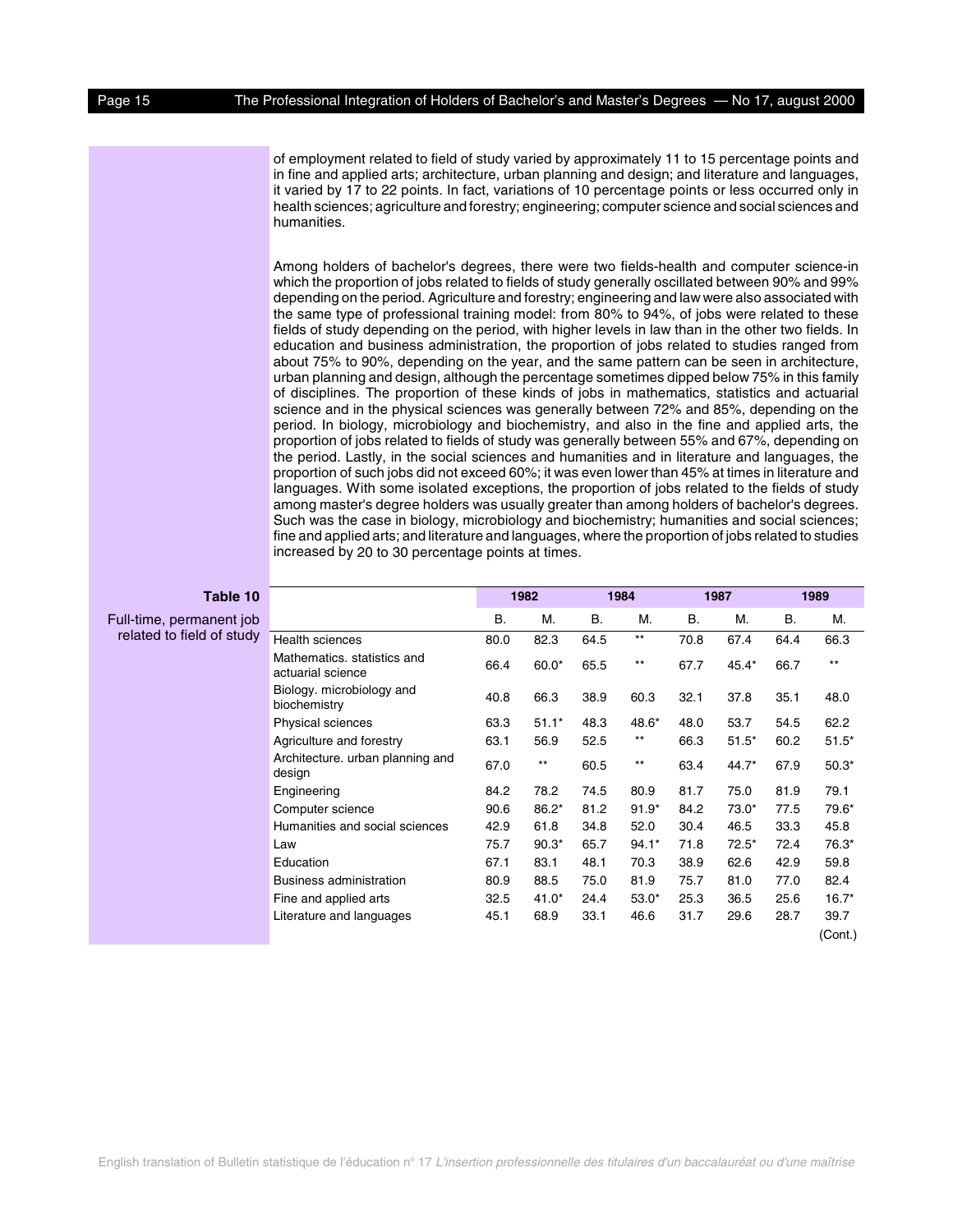| Table 10 (Cont.)          |                                                  |      | 1992    |           | 1994    |           | 1997    |           | 1999    |
|---------------------------|--------------------------------------------------|------|---------|-----------|---------|-----------|---------|-----------|---------|
| Full-time, permanent job  |                                                  | Β.   | М.      | <b>B.</b> | М.      | <b>B.</b> | M.      | <b>B.</b> | M.      |
| related to field of study | <b>Health sciences</b>                           | 61.9 | 62.3    | 56.3      | 53.3    | 41.8      | 48.0    | 47.5      | 47.1    |
|                           | Mathematics, statistics and<br>actuarial science | 53.6 | $***$   | 42.4      | $***$   | 42.9      | $***$   | 53.2      | $43.2*$ |
|                           | Biology. microbiology and<br>biochemistry        | 32.4 | 39.1    | 25.8      | 44.5    | 24.4      | 30.2    | 37.5      | 36.0    |
|                           | Physical sciences                                | 55.2 | 47.7    | 41.7      | 47.6    | 43.6      | 48.7    | 50.6      | 54.4    |
|                           | Agriculture and forestry                         | 57.9 | 58.4*   | 59.9      | 56.6    | 56.8      | $49.1*$ | 48.5      | $38.0*$ |
|                           | Architecture. urban planning and<br>design       | 42.7 | $43.9*$ | 45.2      | $25.1*$ | 37.8      | $24.0*$ | 57.2      | $52.3*$ |
|                           | Engineering                                      | 76.0 | 67.1    | 68.3      | 64.4    | 80.0      | 70.5    | 82.6      | 70.4    |
|                           | Computer science                                 | 79.1 | $73.7*$ | 76.0      | 73.6    | 78.7      | $72.8*$ | 84.1      | 89.9*   |
|                           | Humanities and social sciences                   | 31.7 | 44.8    | 23.7      | 42.5    | 22.3      | 31.9    | 24.8      | 38.4    |
|                           | Law                                              | 58.8 | $52.9*$ | 47.8      | $52.0*$ | 39.8      | $65.2*$ | 35.3      | 54.0    |
|                           | Education                                        | 31.1 | 65.2    | 20.8      | 56.4    | 13.3      | 56.9    | 22.2      | 58.3    |
|                           | Business administration                          | 69.7 | 77.9    | 61.3      | 75.8    | 64.1      | 72.3    | 72.7      | 72.8    |
|                           | Fine and applied arts                            | 20.3 | 18.4    | 21.9      | 21.3    | 21.6      | 8.0     | 28.6      | 4.7     |
|                           | Literature and languages                         | 26.9 | 37.3    | 22.1      | 21.0    | 16.9      | 33.1    | 22.1      | 25.0    |

\*\* Two asterisks (\*\*) in the table indicate that values were not reliable enough to be included here.

\* One asterisk (\*) in the table indicates that values must be carefully interpreted.

The proportion of jobs that are full-time, permanent and relevant to graduates' fields of study indicates the proportion of holders of bachelor's or master's degrees who may be considered successful in their professional integration. If one of these three criteria is not met, the professional integration process has yet to be completed. Two years after graduating, holders of bachelor's degrees were not all at the same point in their professional integration. Moreover, the success rate tended to decline from the beginning of the 1980s until at least 1997. Although success rates in the professional integration process improved somewhat from 1997 to 1999, for holders of bachelor's degrees in law as well as agriculture and forestry, the slowdown continued until 1999.

The slowdown in the professional integration process that is indicated by the ever-declining proportion of holders of bachelor's degrees with full-time, permanent jobs that are related to their fields of study was particularly obvious in the fields of education, law and health sciences. Holders of bachelor's degrees in health sciences lost a little over 38 percentage points and those in education a little more than 53 points in this employment category between 1982 and 1997, while those in law had lost a little over 40 points by 1999. Losses in this category of employment reached close to 30 percentage points among holders of bachelor's degrees in literature and languages and in architecture, urban planning and design, 20 points in mathematics, statistics and actuarial science; humanities and social sciences; and business administration, and about 15 points in biology, microbiology and biochemistry as well as in agriculture and forestry. In short, the only fields in which job losses of this nature were relatively low between 1982 and 1997 were engineering, with losses of 5 percentage points and, to a lesser extent, computer science, with losses of a little over 10 points. In engineering, this employment category reached almost the same proportions in 1999 as it had in 1982. In 1999, employment levels in fields such as biology, microbiology and biochemistry and fine and applied arts were also similar to their 1982 levels, but in general, they were much lower (between 30% and 40%, and between 20% and 30% respectively), than those in computer science and engineering (over 80%) and business administration (over 70%).

Losses of this type of employment were widespread among holders of master's degrees between 1982 and either 1997 or 1999. They reached close to 45 percentage points in literature and languages, from 30 to 35 percentage points in the health sciences; biology, microbiology and biochemistry; the social sciences and humanities; and in law, and a little over 25 points in education. Only engineering, with losses of less than 10 percentage points, and computer science; mathematics, statistics and actuarial science and business administration, with losses of about 15 points, suffered few losses in this category of employment.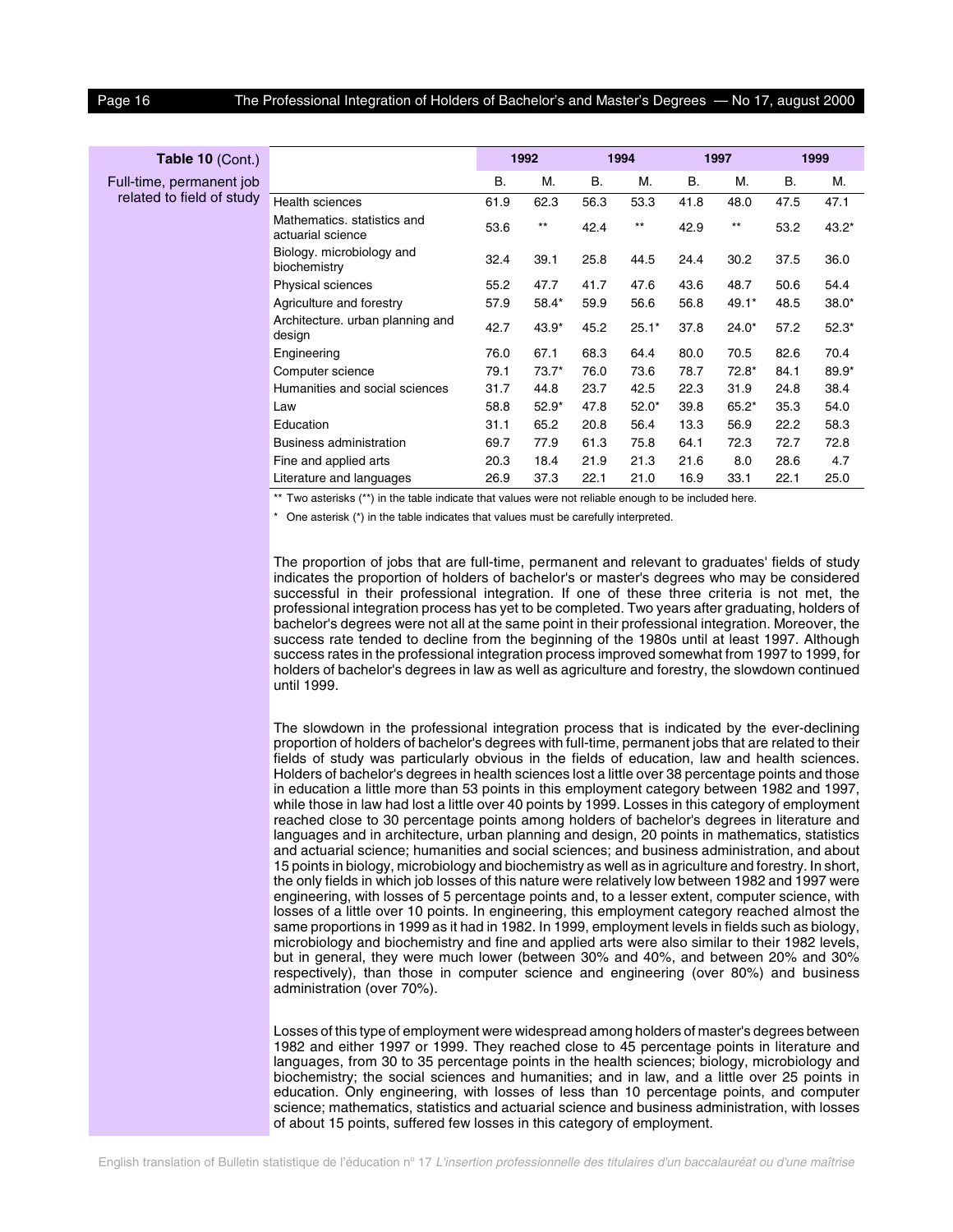#### Page 17 The Professional Integration of Holders of Bachelor's and Master's Degrees — No 17, august 2000

| Table 11          |                                                  |      | 1982            |           | 1984            |           | 1987            |           | 1989       |  |
|-------------------|--------------------------------------------------|------|-----------------|-----------|-----------------|-----------|-----------------|-----------|------------|--|
| Unemployment rate |                                                  | Β.   | М.              | <b>B.</b> | М.              | <b>B.</b> | М.              | <b>B.</b> | М.         |  |
|                   | Health sciences                                  | 2.1  | 0.0             | 2.0       | $^{\star\star}$ | 1.7       | 4.9             | 3.0       | 3.8        |  |
|                   | Mathematics. statistics and<br>actuarial science | 6.2  | $5.9*$          | 6.3       | $^{\star\star}$ | 2.4       | $^{\star\star}$ | 7.4       | $***$      |  |
|                   | Biology. microbiology and<br>biochemistry        | 13.2 | 11.3            | 18.1      | 8.1             | 13.1      | 4.6             | 8.6       | 4.5        |  |
|                   | Physical sciences                                | 7.8  | $5.5*$          | 11.7      | $4.2*$          | 15.0      | 4.4             | 11.7      | 10.0       |  |
|                   | Agriculture and forestry                         | 10.1 | $\star\star$    | 10.9      | $^{\star\star}$ | 4.5       | $***$           | 4.9       | $3.7*$     |  |
|                   | Architecture. urban planning and<br>design       | 15.2 | $***$           | 13.6      | 0.0             | 7.3       | $^{\star\star}$ | 11.1      | $9.2*$     |  |
|                   | Engineering                                      | 6.3  | 7.7             | 7.7       | 3.9             | 4.5       | 0.0             | 3.1       | 4.8        |  |
|                   | Computer science                                 | 0.0  | 0.0             | 2.3       | 0.0             | 1.5       | $7.9*$          | 3.1       | 0.0        |  |
|                   | Humanities and social sciences                   | 18.9 | 10.0            | 18.3      | 10.7            | 10.9      | 8.3             | 11.4      | 6.5        |  |
|                   | Law                                              | 11.2 | $^{\star\star}$ | 11.8      | $5.6*$          | 8.1       | $3.9*$          | 6.2       | 0.0        |  |
|                   | Education                                        | 12.2 | 5.2             | 12.6      | 5.9             | 12.2      | 1.0             | 12.8      | 2.6        |  |
|                   | <b>Business administration</b>                   | 9.5  | 4.2             | 9.9       | 2.2             | 6.5       | 2.6             | 6.0       | 2.9        |  |
|                   | Fine and applied arts                            | 22.8 | $9.4*$          | 17.4      | $13.5*$         | 21.8      | 17.6            | 18.5      | $7.1*$     |  |
|                   | Literature and languages                         | 19.9 | 7.4             | 18.3      | 6.7             | 9.8       | 7.6             | 8.3       | 6.9        |  |
|                   |                                                  |      | 1992            |           | 1994            |           | 1997            | 1999      |            |  |
|                   |                                                  | В.   | М.              | В.        | М.              | <b>B.</b> | М.              | В.        | М.         |  |
|                   | <b>Health sciences</b>                           | 1.4  | 1.9             | 2.3       | 3.5             | 2.8       | 5.4             | 1.3       | 8.1        |  |
|                   | Mathematics. statistics and<br>actuarial science | 3.6  | $^{\star\star}$ | 6.0       | $4.2*$          | 7.2       | $6.5*$          | 4.0       | $9.7*$     |  |
|                   | Biology. microbiology and<br>biochemistry        | 12.5 | 9.9             | 14.7      | 8.9             | 23.7      | 15.7            | 17.1      | 16.4       |  |
|                   | Physical sciences                                | 18.6 | 4.9             | 14.8      | 6.9             | 13.6      | 5.5             | 14.5      | 7.2        |  |
|                   | Agriculture and forestry                         | 12.1 | $6.3*$          | 20.8      | $5.5*$          | 18.0      | $11.7*$         | 8.4       | 8.4        |  |
|                   | Architecture. urban planning and<br>design       | 21.0 | $10.8*$         | 21.2      | $27.5*$         | 11.4      | $19.6*$         | 8.6       | $12.0*$    |  |
|                   | Engineering                                      | 9.7  | 5.8             | 15.4      | 10.6            | 6.0       | 8.0             | 5.5       | 5.0        |  |
|                   | Computer science                                 | 2.4  | 0.0             | 5.4       | 0.0             | 1.9       | 0.0             | 2.6       | 0.0        |  |
|                   | Humanities and social sciences                   | 11.8 | 8.8             | 14.7      | 6.2             | 12.7      | 12.7            | 9.1       | 9.1        |  |
|                   | Law                                              | 14.9 | $7.5*$          | 17.2      | $10.9*$         | 17.1      | $5.1*$          | 14.1      | 0.0        |  |
|                   |                                                  |      |                 |           | 6.0             | 9.4       | 2.3             | 2.6       | 3.0        |  |
|                   | Education                                        | 5.8  | 3.4             | 7.6       |                 |           |                 |           |            |  |
|                   | <b>Business administration</b>                   | 9.0  | 4.6             | 11.4      | 5.1             | 7.0       | 4.5             | 5.9       |            |  |
|                   | Fine and applied arts                            | 13.9 | 11.0            | 18.1      | 9.1             | 11.6      | 14.5            | 13.4      | 6.1<br>9.8 |  |

\* One asterisk (\*) in the table indicates that values must be carefully interpreted.

Unemployment rates among holders of bachelor's or master's degrees were generally sensitive to economic cycles. Thus, there were substantial variations between minimum and maximum rates in most fields. For example, among holders of bachelor's degrees in four families of disciplines (biology, microbiology and biochemistry; architecture, urban planning and design; agriculture and forestry; and fine and applied arts) the unemployment rate varied by 14 to 16 percentage points between the peak and the low point in an economic cycle, the peak usually coinciding with the second half of the 1980s and the low point with the first half of the 1990s. In most other fields the unemployment rate for holders of bachelor's degrees fluctuated by 10 to 12 percentage points. Exceptions in this regard included the health sciences, with variations of less than 2 percentage points, and mathematics, statistics and actuarial science; computer science and business administration with variations of approximately 5 points in each area. Among holders of master's degrees, the most substantial variations in the unemployment rate were found in architecture, urban planning and design, at a little over 18 percentage points.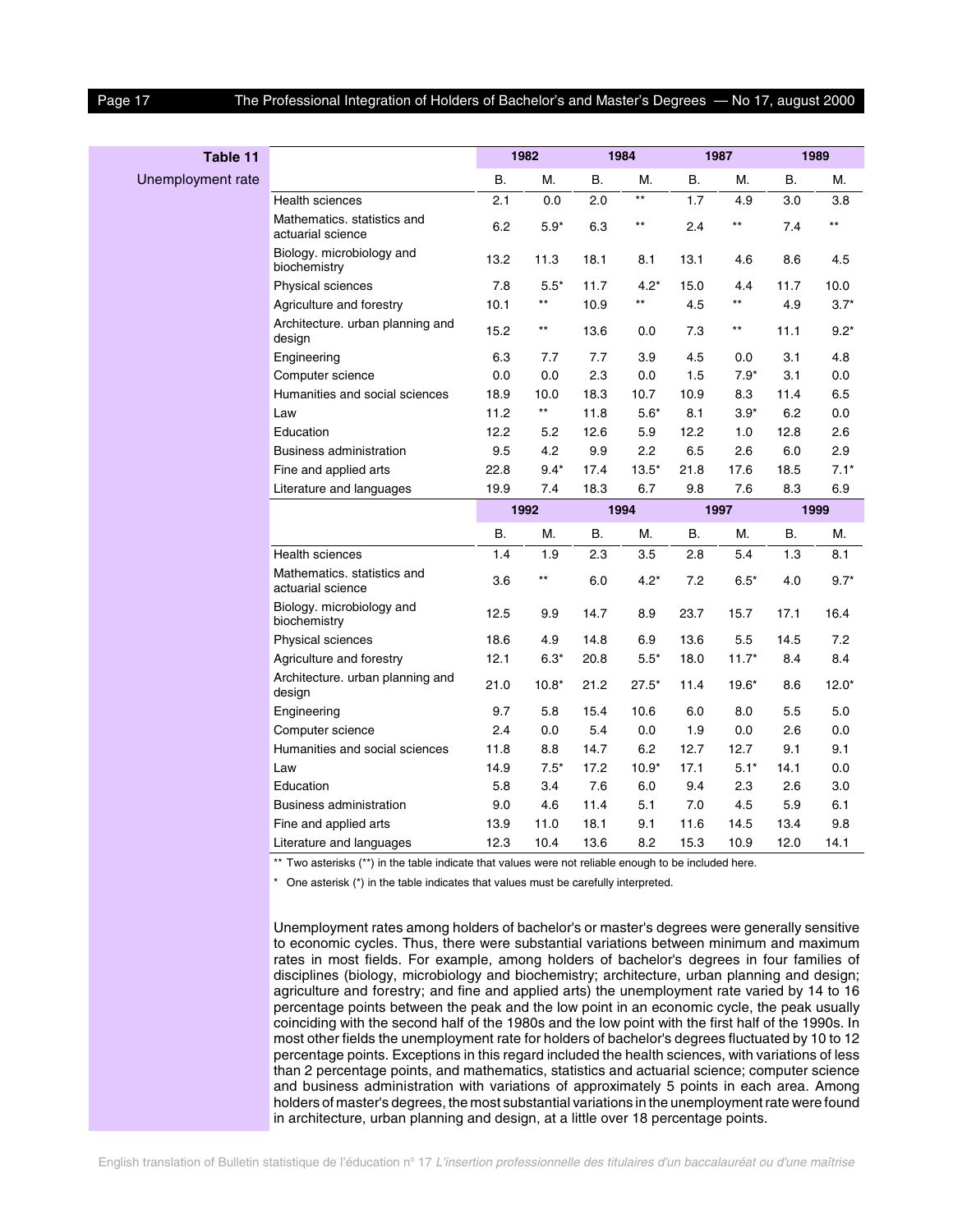The unemployment rate among holders of bachelor's degrees in humanities and social sciences; architecture, urban planning and design; fine and applied arts; literature and languages and education has followed a different path than in most other fields. It fell after 1982, but rose considerably during the second recession at the beginning of the 1990s. In fact, it increased by close to 14 percentage points in the area of architecture, urban planning and design. However, if the situation of this group improved relative to other fields between 1982 and 1999, with unemployment dropping by approximately 9 percentage points in fine and applied arts, 8 points in literature and languages, 7 points in architecture, urban planning and design and 10 points in humanities and social sciences as well as in education, this improvement was somewhat mitigated, (except in architecture, urban planning and design) by the fact that a larger proportion of the the jobs were short-term and unrelated to fields of study than was the case for people with bachelor's degrees in other fields.

Lastly, holders of bachelor's degrees in the physical sciences; biology, microbiology and biochemistry and in law also had atypical unemployment rate patterns, which declined by approximately 7, 4 and 3 percentage points respectively between1982 and 1999. Among holders of master's degrees, unemployment rates in health sciences; mathematics, statistics and actuarial science; and biology, microbiology and biochemistry (unlike those in other fields) continued to increase despite the economic recovery at the end of the 1990s. This may reflect a deterioration in the conditions for labour market integration in these fields.

| Table 12                     |                                                  |           | 1982            |           | 1984            |     | 1987            |           | 1989    |
|------------------------------|--------------------------------------------------|-----------|-----------------|-----------|-----------------|-----|-----------------|-----------|---------|
| Salary of full-time job (\$) |                                                  | <b>B.</b> | M.              | <b>B.</b> | M.              | Β.  | М.              | <b>B.</b> | M.      |
|                              | <b>Health sciences</b>                           | 632       | $***$           | 679       | $^{\star\star}$ | 776 | 766             | 862       | 935     |
|                              | Mathematics, statistics and<br>actuarial science | 473       | $***$           | 509       | $***$           | 557 | $***$           | 614       | $***$   |
|                              | Biology. microbiology and<br>biochemistry        | 384       | 505             | 396       | 535             | 431 | 505             | 477       | 660     |
|                              | Physical sciences                                | 490       | $551*$          | 469       | 522             | 468 | 643*            | 578       | 708     |
|                              | Agriculture and forestry                         | 421       | $***$           | 428       | $^{\star\star}$ | 459 | 619*            | 550       | 691*    |
|                              | Architecture. urban planning and<br>design       | 396       | $^{\star\star}$ | 342       | 454*            | 407 | 661*            | 529       | 679*    |
|                              | Engineering                                      | 534       | 670             | 515       | 670             | 586 | 715             | 662       | 816     |
|                              | Computer science                                 | 524       | $***$           | 508       | $***$           | 569 | 836*            | 662       | 850*    |
|                              | Humanities and social sciences                   | 399       | 544             | 412       | 538             | 441 | 622             | 515       | 714     |
|                              | Law                                              | 354       | $***$           | 367       | $^{\star\star}$ | 484 | $^{\star\star}$ | 568       | 1104*   |
|                              | Education                                        | 505       | 689             | 464       | 595             | 516 | 740             | 576       | 870     |
|                              | <b>Business administration</b>                   | 448       | 751             | 429       | 748             | 516 | 876             | 579       | 1042    |
|                              | Fine and applied arts                            | 310       | $***$           | 351       | $***$           | 421 | $***$           | 429       | $516*$  |
|                              | Literature and languages                         | 376       | 567             | 370       | 510             | 426 | 596             | 494       | 654     |
|                              |                                                  |           |                 |           |                 |     |                 |           | (Cont.) |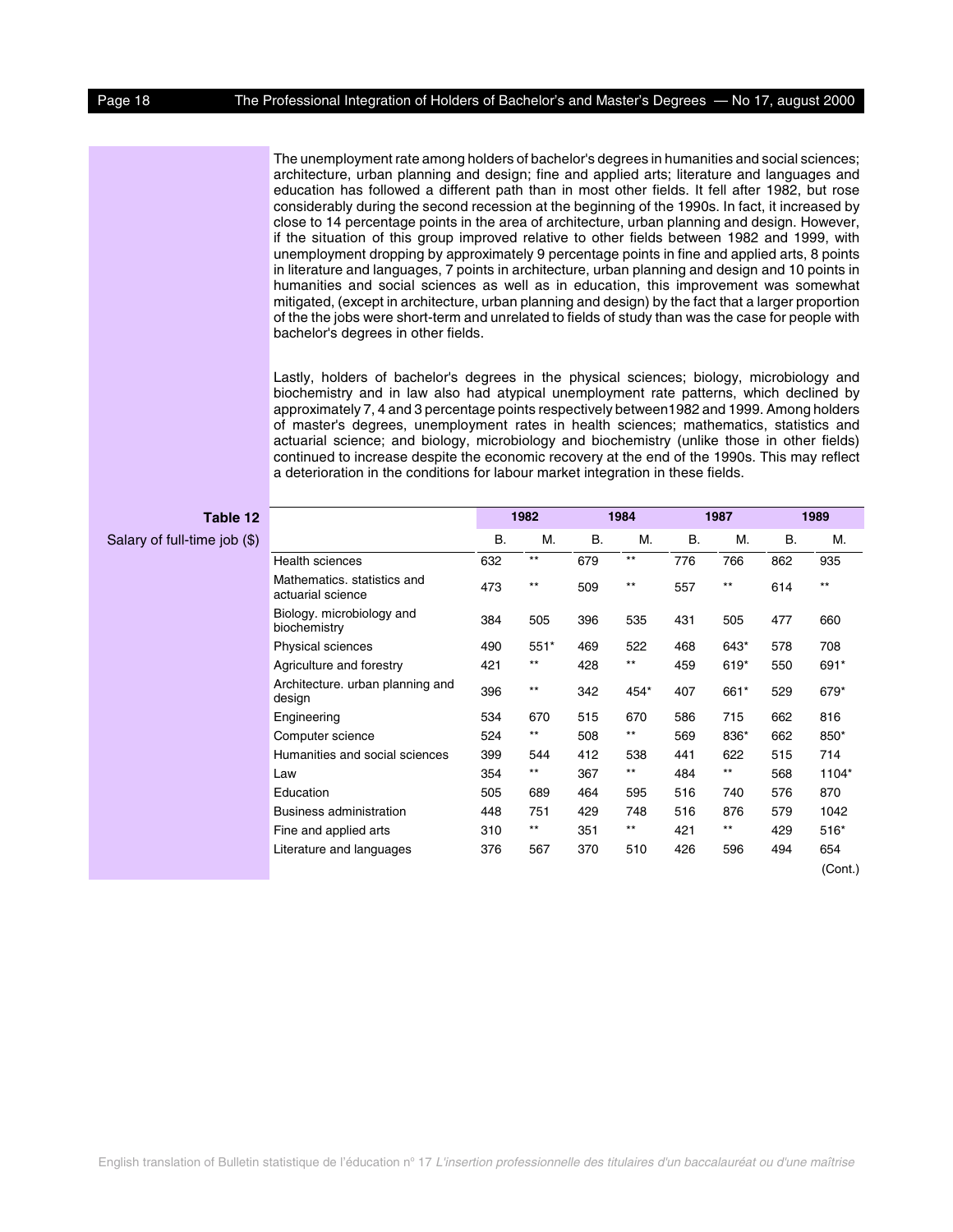|                                                  |              |                 |           |                 |      |        |           | 1999  |
|--------------------------------------------------|--------------|-----------------|-----------|-----------------|------|--------|-----------|-------|
|                                                  | В.           | М.              | <b>B.</b> | M.              | В.   | М.     | <b>B.</b> | M.    |
| <b>Health sciences</b>                           | 733          | 860             | 781       | 947             | 758  | 961    | 782       | 928   |
| Mathematics, statistics and<br>actuarial science | 719          | $^{\star\star}$ | 656       | $^{\star\star}$ | 676  | 783*   | 725       | 804*  |
| Biology. microbiology and<br>biochemistry        | 511          | 695             | 516       | 770             | 525  | 668    | 550       | 722   |
| Physical sciences                                | 586          | 740             | 553       | 782             | 577  | 769*   | 656       | 863   |
| Agriculture and forestry                         | 565          | 687*            | 571       | 855*            | 593  | 718*   | 563       | 745*  |
| Architecture. urban planning and<br>design       | 498          | 686*            | 474       | 731*            | 443  | 633*   | 549       | 888*  |
| Engineering                                      | 683          | 857             | 662       | 874             | 707  | 866    | 792       | 998   |
| Computer science                                 | 692          | 866*            | 692       | $929*$          | 768  | 936    | 862       | 1129* |
| Humanities and social sciences                   | 540          | 767             | 535       | 750             | 506  | 707    | 553       | 724   |
| Law                                              | 541          | 1220*           | 524       | $***$           | 572  | 944*   | 600       | 958   |
| Education                                        | 618          | 943             | 625       | 1001            | 555  | 965    | 602       | 974   |
| <b>Business administration</b>                   | 592          | 1067            | 578       | 1070            | 607  | 1120   | 691       | 1190  |
| Fine and applied arts                            | 466          | 622*            | 474       | 430*            | 518  | $603*$ | 526       | 656   |
| Literature and languages                         | 512          | 743             | 496       | 761             | 497  | 741    | 587       | 734   |
|                                                  | <del>.</del> |                 | 1992      |                 | 1994 |        | 1997      |       |

\*\* Two asterisks (\*\*) in the table indicate that values were not reliable enough to be included here.

\* One asterisk (\*) in the table indicates that values must be carefully interpreted.

Salaries associated with full-time jobs grew more rapidly in some fields that in others. Thus, from 1982 to 1999, the average salaries of holders of bachelor's degrees in the field of computer science progressed more rapidly than salaries of all other holders of bachelor's degrees, with average increases of close to \$340 compared with approximately \$200 in all other fields. In the area of mathematics, statistics and actuarial science, as well as in the fields of engineering, business administration, and law, salaries also increased more than those of people with bachelor's degrees in other fields, with average increases of approximately \$250. Holders of bachelor's degrees in two other areas, namely literature and languages, and fine and applied arts, obtained average salary increases of a little more than \$200. In almost all other fields-health sciences; biology, microbiology and biochemistry; physical sciences; agriculture and forestry; architecture, urban planning and design; as well as humanities and social sciences-holders of bachelor's degrees obtained increases of about \$140 to \$170. Salary increases in education were below the average, at close to \$100. However, salaries among holders of master's degrees increased by more on average than among holders of bachelor's degrees, i.e. by \$300 on average, compared with \$200 among holders of bachelor's degrees.

If we compare increases in salaries from 1982 to 1999 with salaries in 1982, we see that the salary increases of holders of bachelor's or master's degrees varied according to their fields. Thus, the most substantial salary increases (raises of between approximately 65% and 70%), were in law; computer science; and fine and applied arts. Similarly, holders of bachelor's degrees in three other areas, mathematics, statistics and actuarial science; business administration and literature and languages, also received above-average salary increases of approximately 55%. Among holders of bachelor's degrees in the areas of biology, microbiology and biochemistry as well as in engineering, increases were closer to the average, ranging between 43% and 48%. Among holders of bachelor's degrees in the fields of physical science; agriculture and forestry; architecture, urban planning and design as well as humanities and social sciences, salary increases were below average, running between approximately 33% and 38%. Lastly, in health sciences and education, salary increases were well below average, with raises of close to 24% and a little over 19% respectively. Nevertheless, in 1999, salaries in the field of health sciences remained approximately \$110 above average, whereas those in the field of education were approximately \$70 below the average. Among holders of master's degrees, salaries increased by approximately 46% and were therefore comparable on average to those of holders of bachelor's degrees, whose increases averaged about 44%.